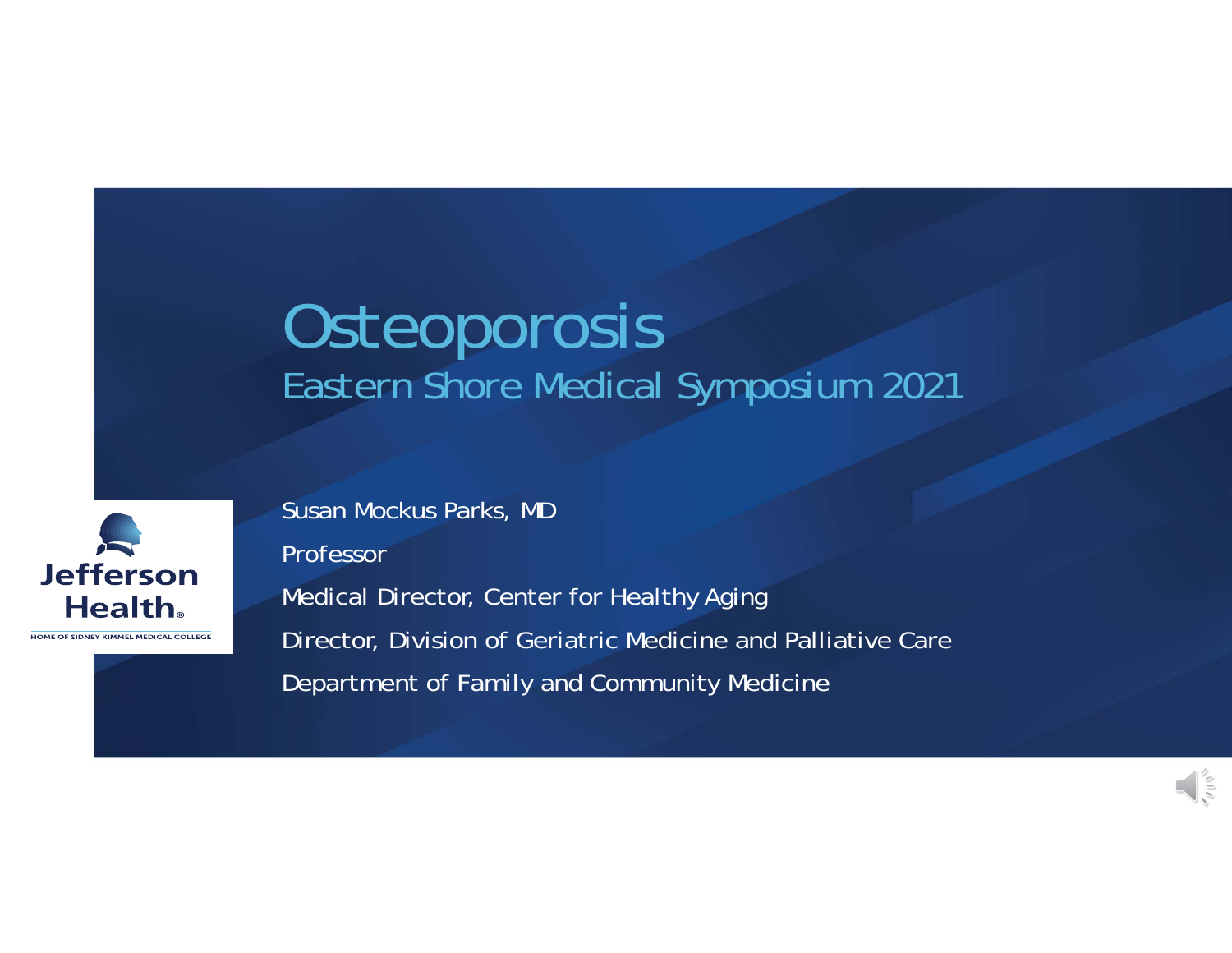# Conflicts of Interest

- Serve on the Board of The Hill at Whitemarsh (a continuing care retirement community)
- Serve as Chair of ADGAP (Association of Directors of Geriatric Academic Programs)
- No financial conflict with either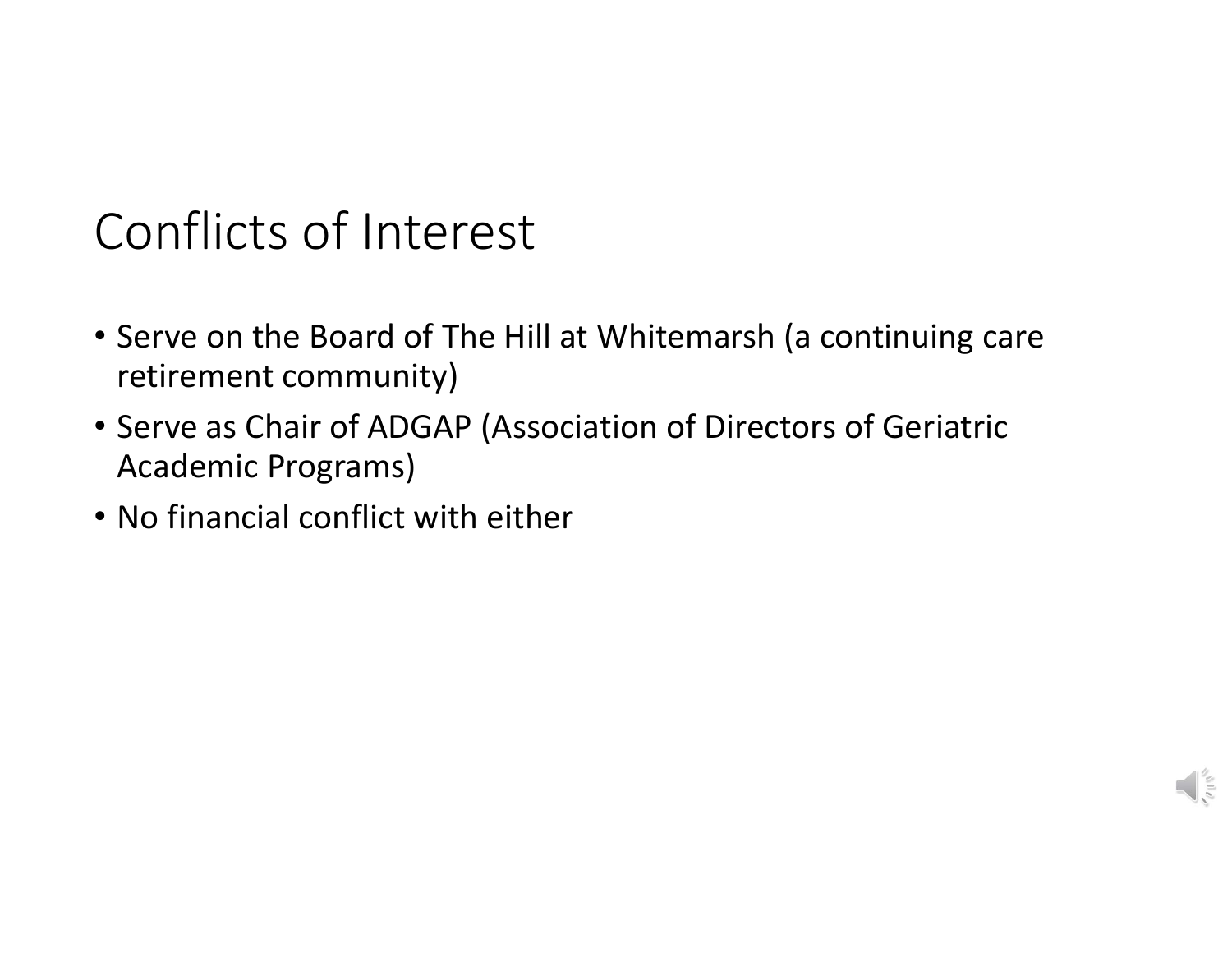## **Objectives**

- Review importance of bone health
- Define osteopenia and osteoporosis
- Learn how to identify osteopenia and osteoporosis
- Identification of risk factors for osteoporosis
- Learn treatment options for osteopenia

how to counsel patients

How to use FRAX calculator to assist with treatment decisions

• Learn treatment options for osteoporosis

Become familiar with treatment guidelines and options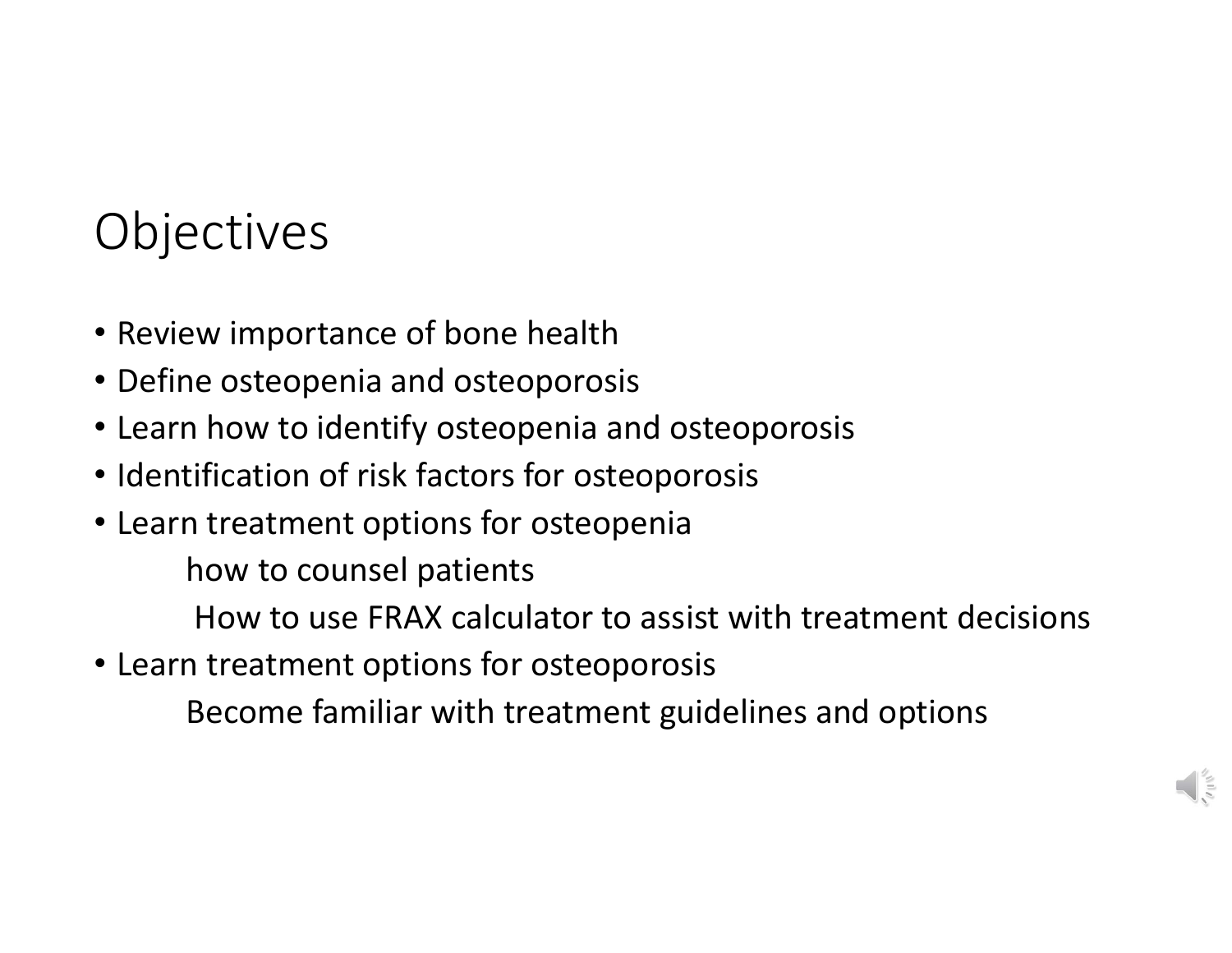# Bone health

- Why so important?
- Prevent fractures
- Maintain quality of life and potentially postpone frailty
- Be able to continue with activities you enjoy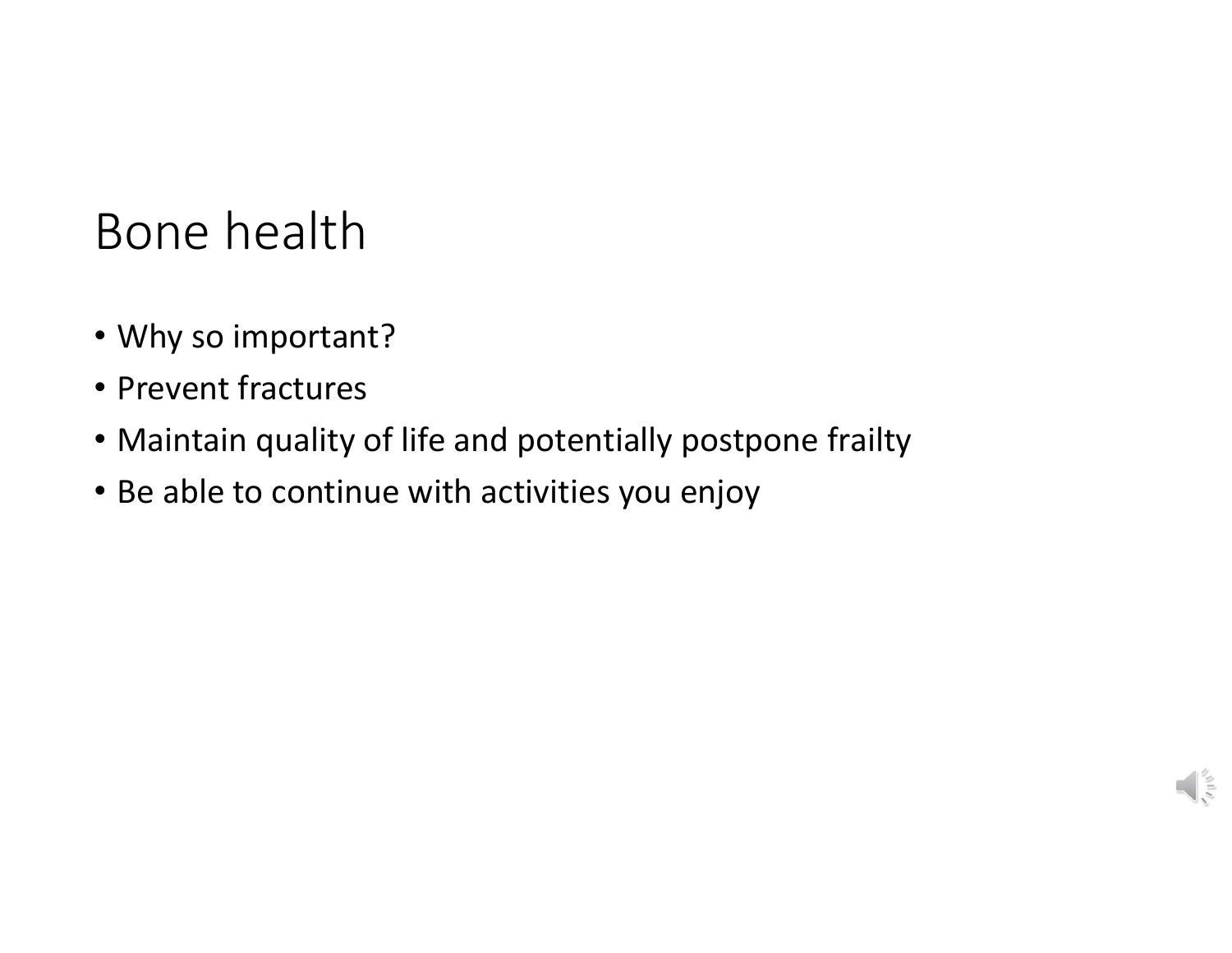# Bone health

- Be able to continue with instrumental activities of daily living (IADLs)
	- Activities central to ability to live on own: shopping, using telephone, managing medications, managing finances, preparing meals, housekeeping, transportation, laundry
- Be able to continue with activities of daily living (ADLs)
	- Core activities needed to live on own: bathing, dressing, grooming, feeding, toileting, and transferring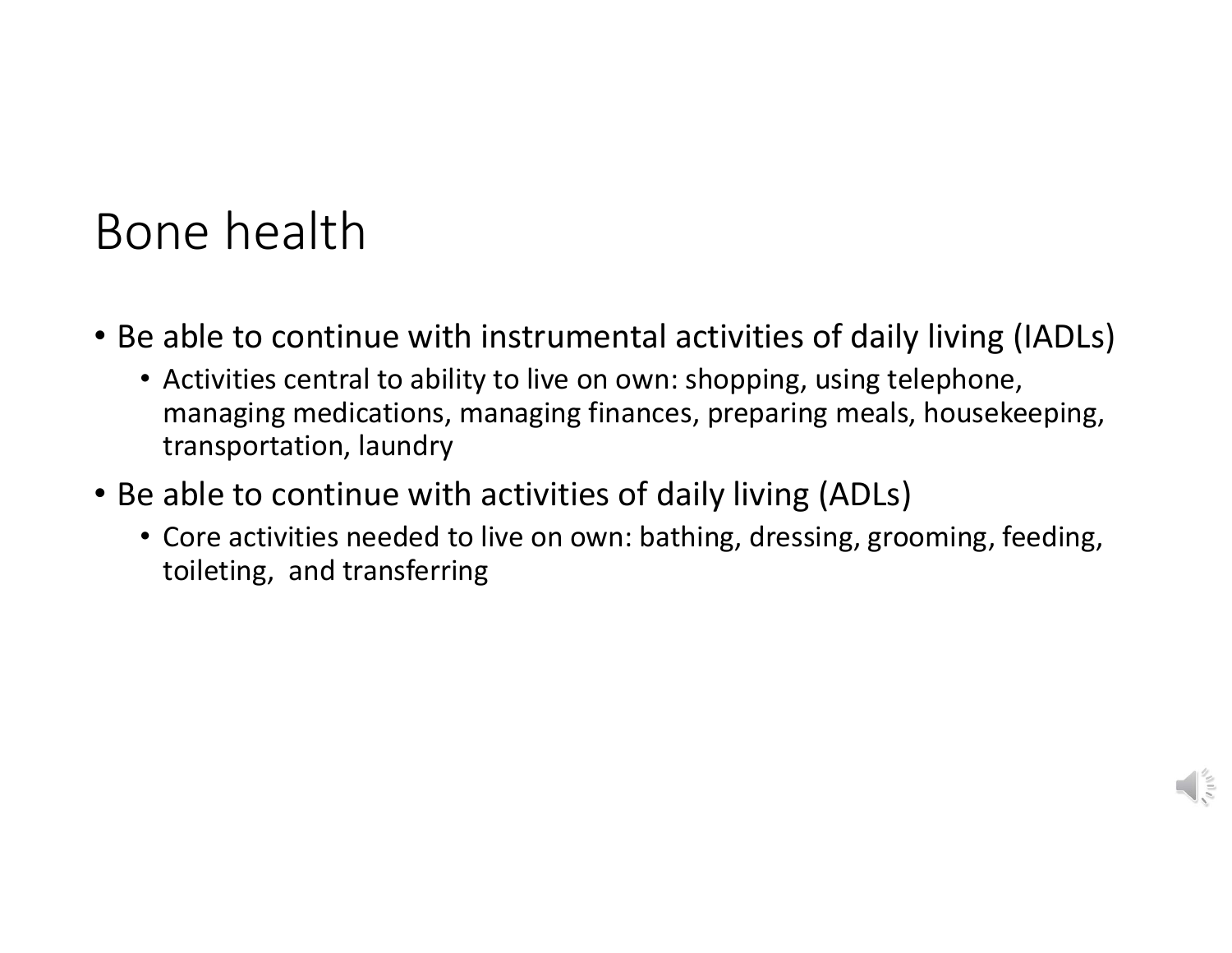





 $\frac{1}{2}\left|\frac{\partial}{\partial x}\right|$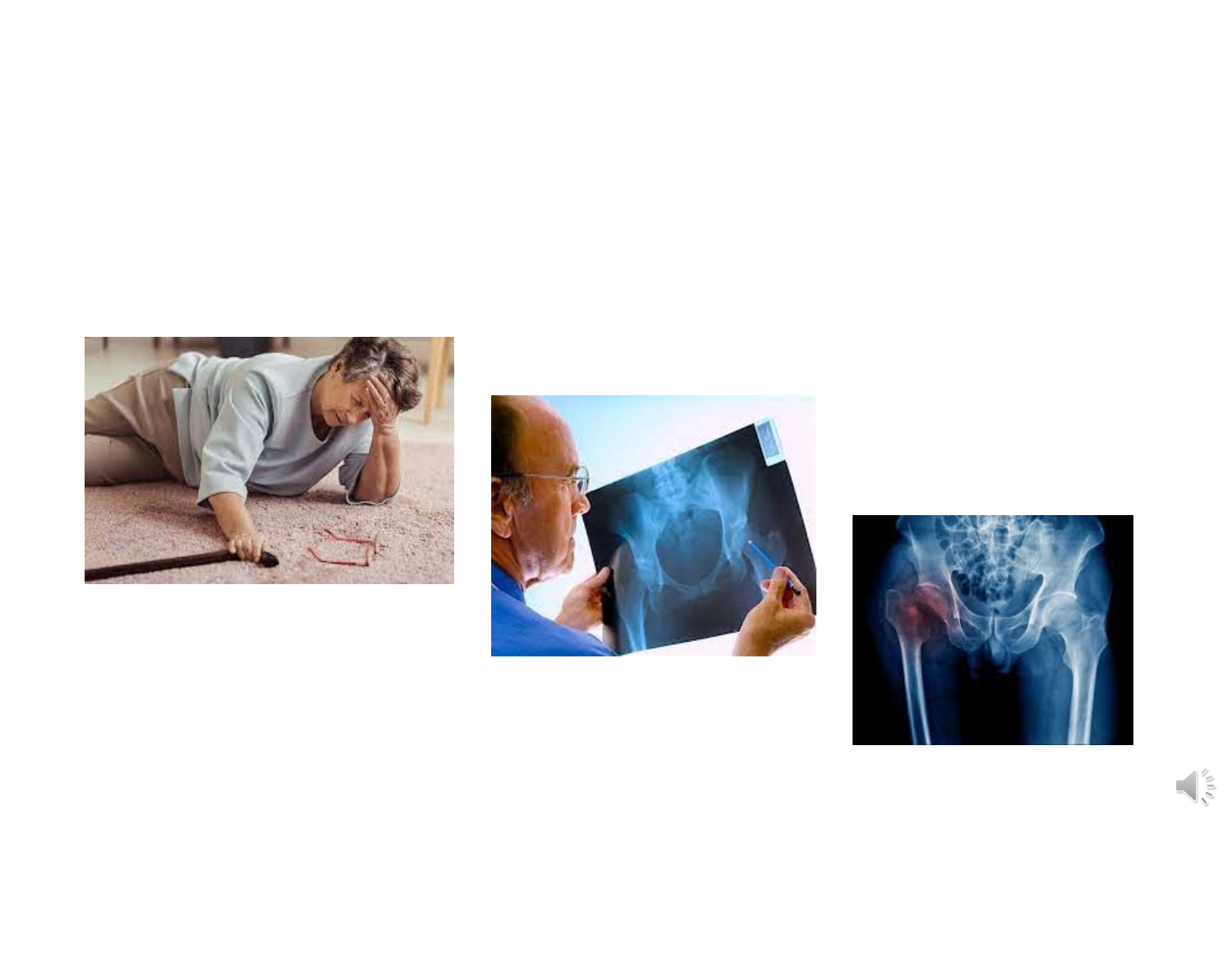



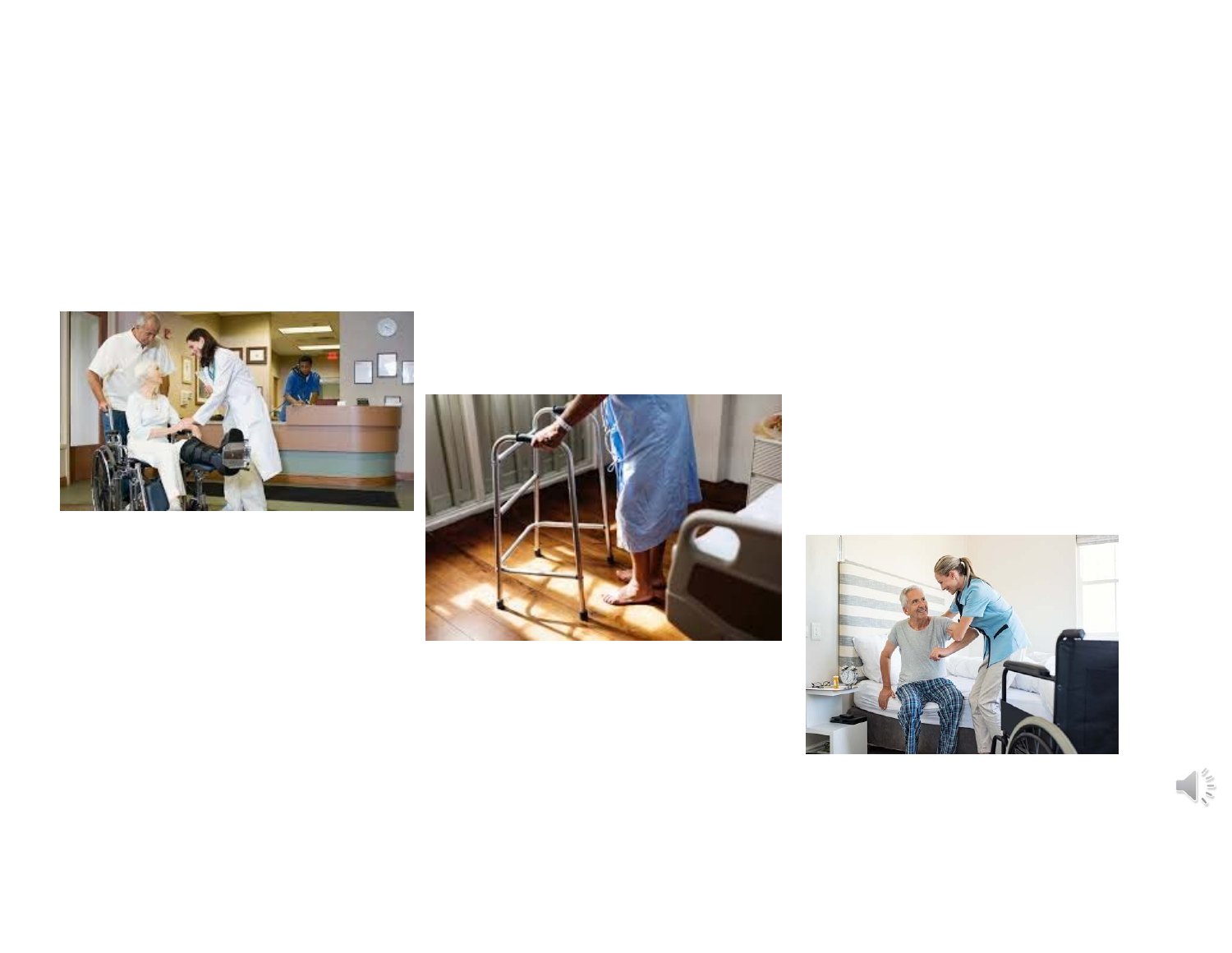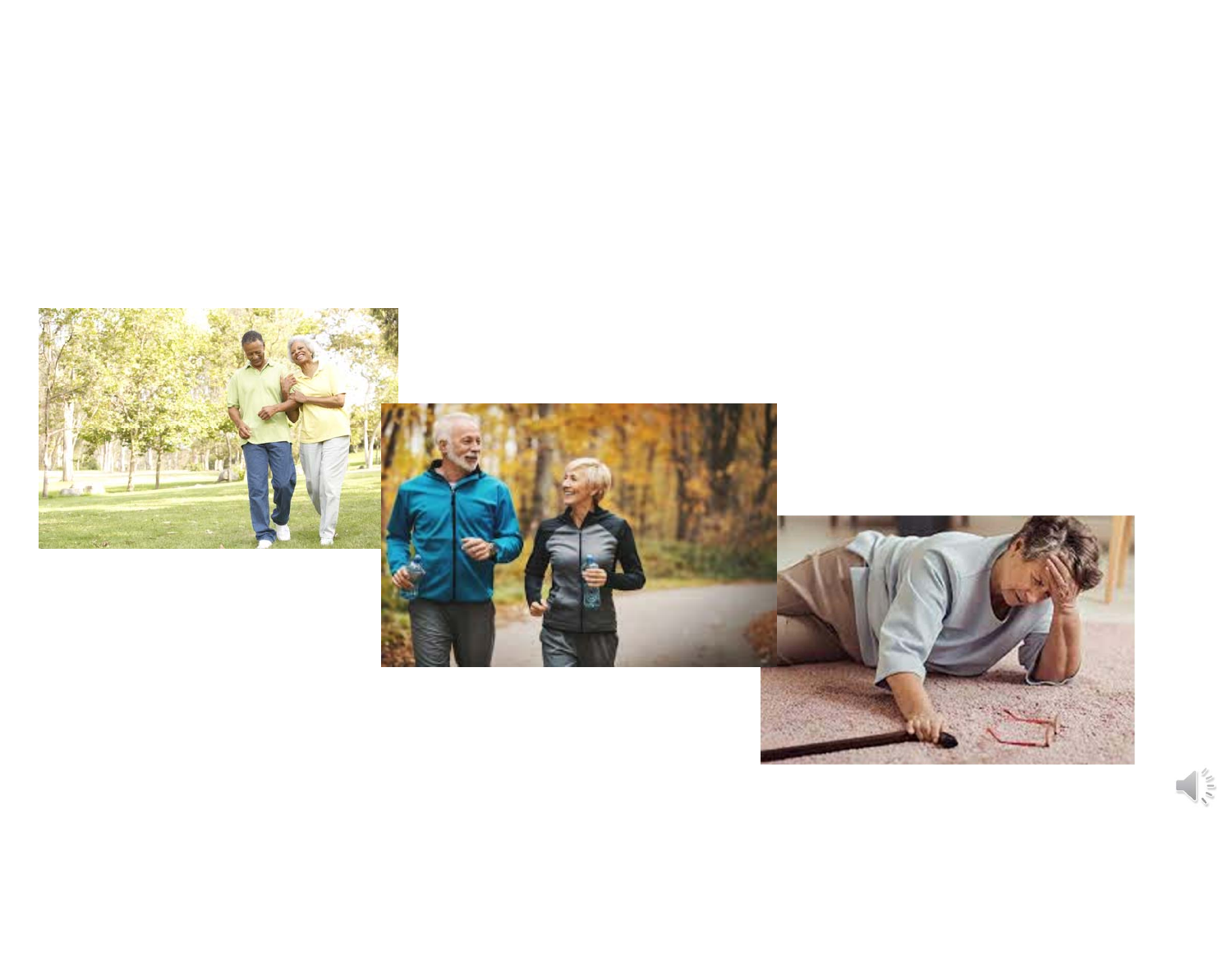# What is osteoporosis?

- Defined by National Osteoporosis Foundation (NOF) as:
	- Chronic, progressive disease with:
	- Low bone mass
	- Deterioration of microarchitecture of bones
	- Increased bone fragility
	- Increased fracture risk

National Osteoporosis Foundation. *Clinician's Guide to Prevention and Treatment of Osteoporosis*. Washington, DC: National Osteoporosis Foundation; 2014.

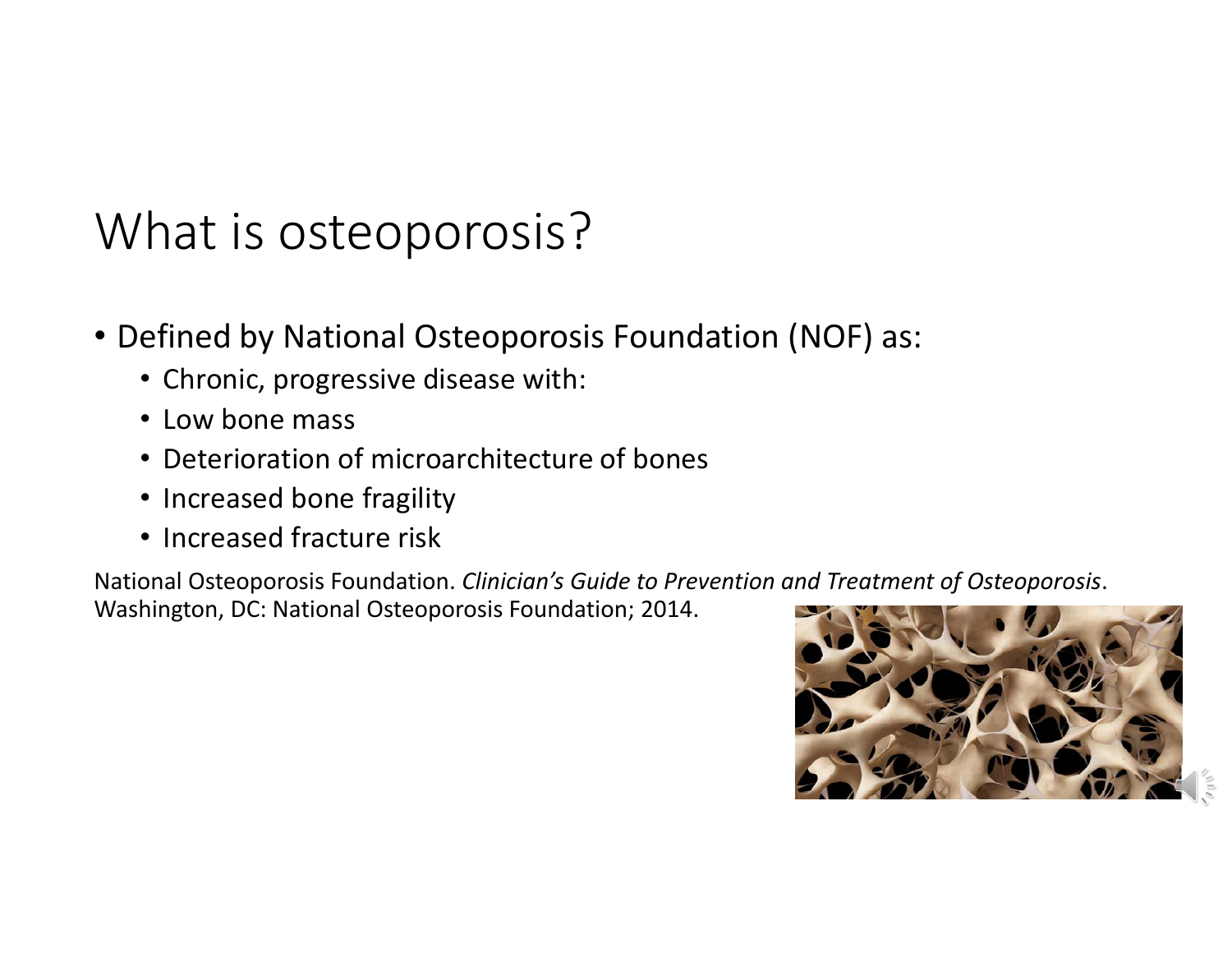# Who should get screened?

- USPSTF grade B recommendation:
	- All women 65 and over
	- Women 60 and over with at least one risk factor
- USPSTF Insufficient evidence (Grade I) for screening in men
- *Screening for Osteoporosis to Prevent Fractures US Preventive Services Task Force Recommendation Statement. JAMA. 2018;319(24):2521‐2531. doi:10.1001/jama.2018.7498 Downloaded From: https://jamanetwork.com/ on 05/02/2021*
- National Osteoporosis Foundation (NOF) for men
	- Men over age 70
	- Younger men with one or more risk factors (www.nof.org accessed 5.8.21)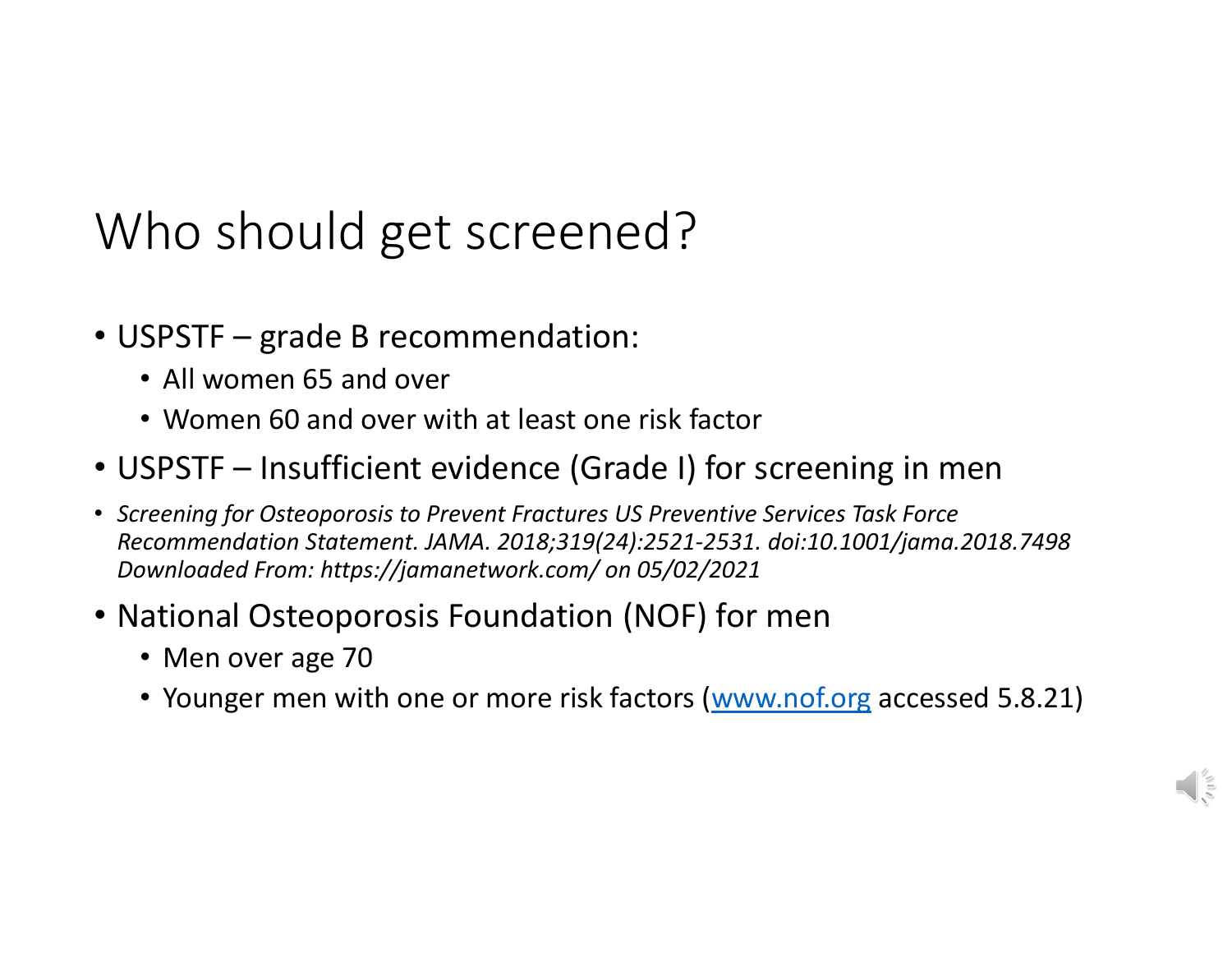# Risk factors for osteoporosis

- Low body weight (<70 kg, 154 pounds)
- Smoking
- Family history
- Low physical activity
- *Released on AHRQ Web site on September 17, 2002, and an abridged version of this recommendation also appeared in Ann Intern Med. 2002;137(6):526‐528.*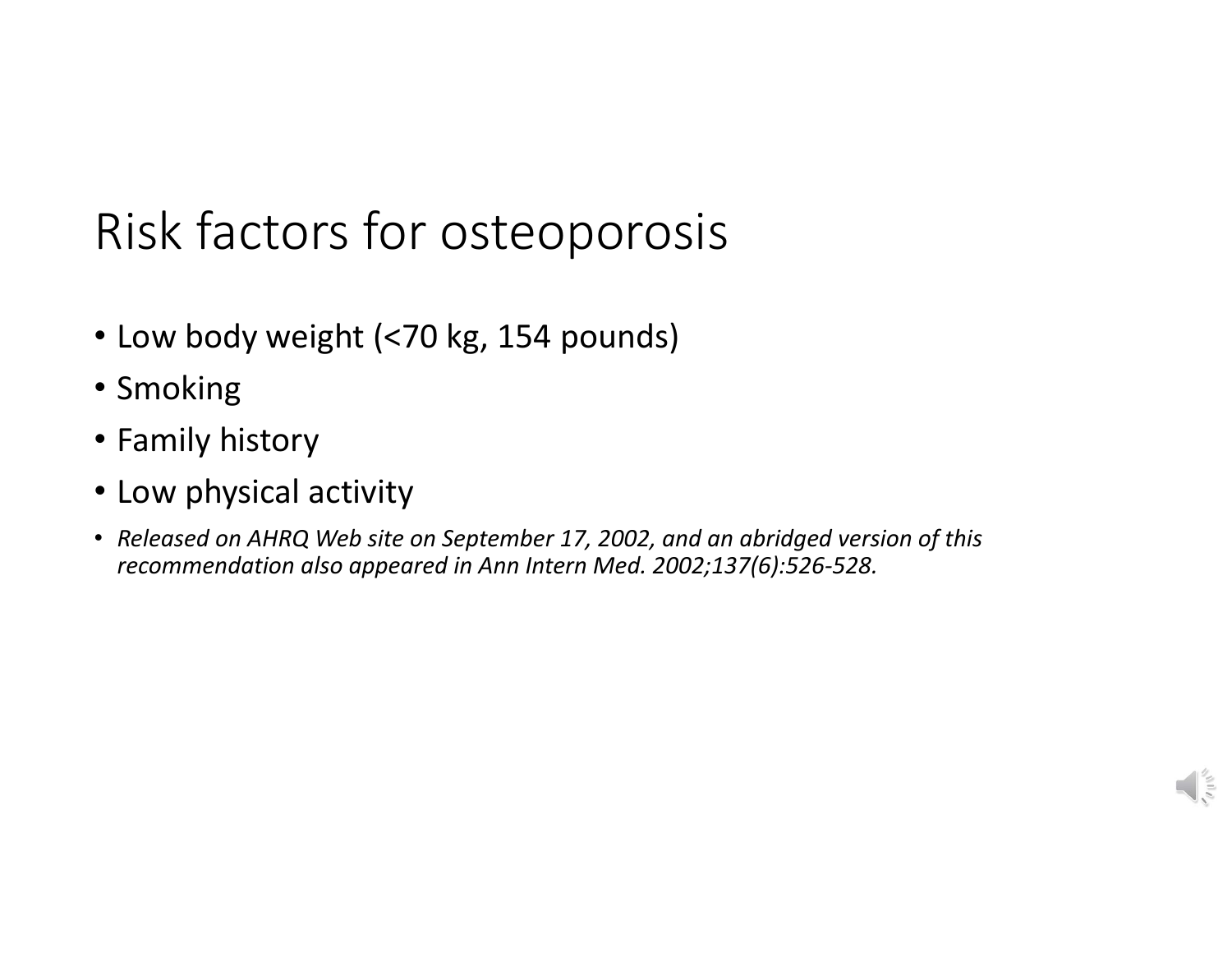# Calculating risk – ORAI scale

| Parameter            | <b>Finding</b> | <b>Points</b> |
|----------------------|----------------|---------------|
| age in years         | $>= 75$        | 15            |
|                      | $65 - 74$      | Q             |
|                      | $55 - 64$      |               |
|                      | $45 - 54$      |               |
| weight in kilograms  | < 60           | 9             |
|                      | $60 - 69$      |               |
|                      | $>= 70$        |               |
| current estrogen use | no             | 2             |
|                      | ves            |               |

- DEXA should be done if the woman has a total score >= 9. (range 0‐26)
- https://www.physio‐pedia.com/The\_Osteoporosis\_Risk\_Assessment\_Instrument\_(ORAI)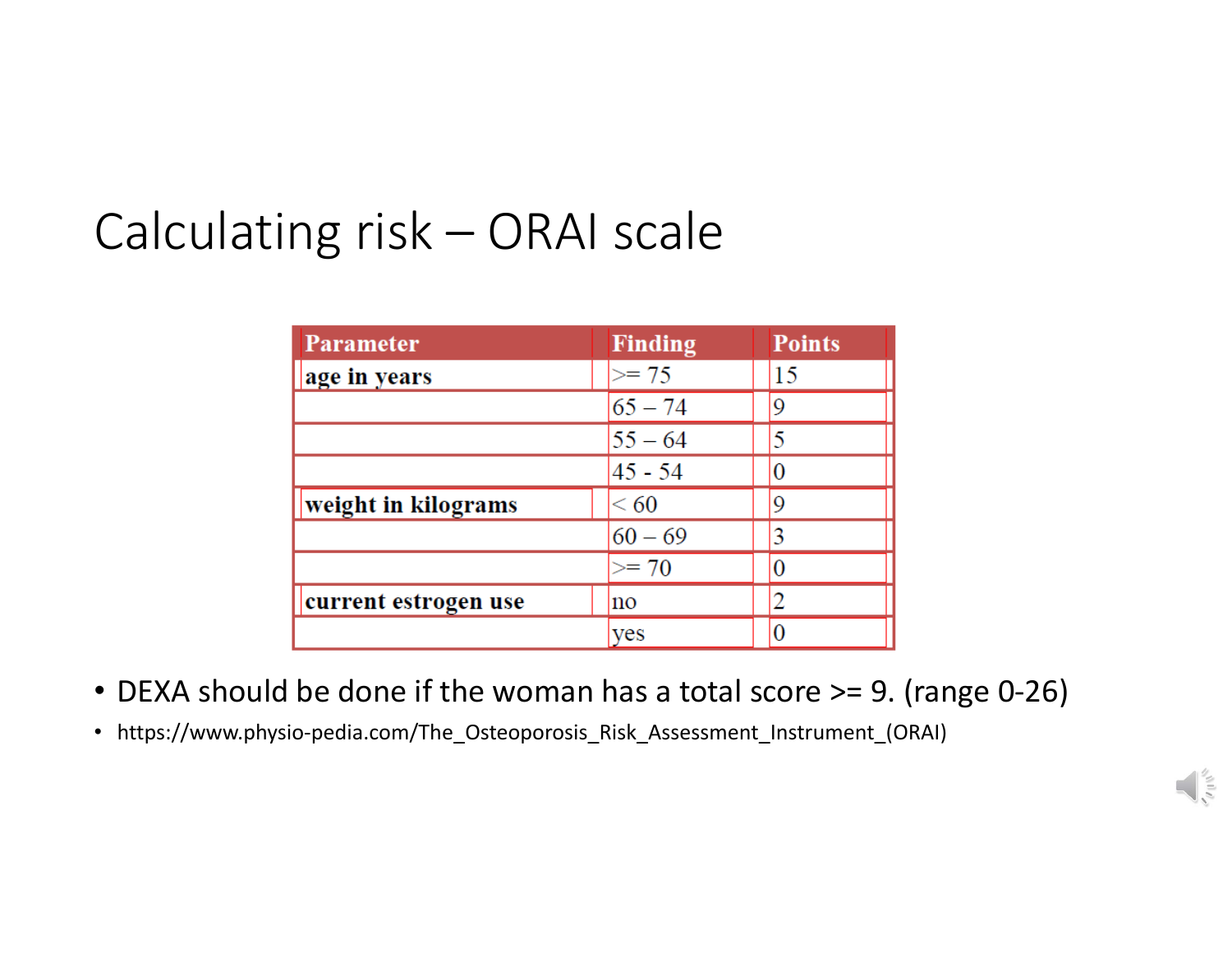#### DEXA scan

• DEXA scan measurement cornerstone for making diagnoses of osteopenia or osteoporosis

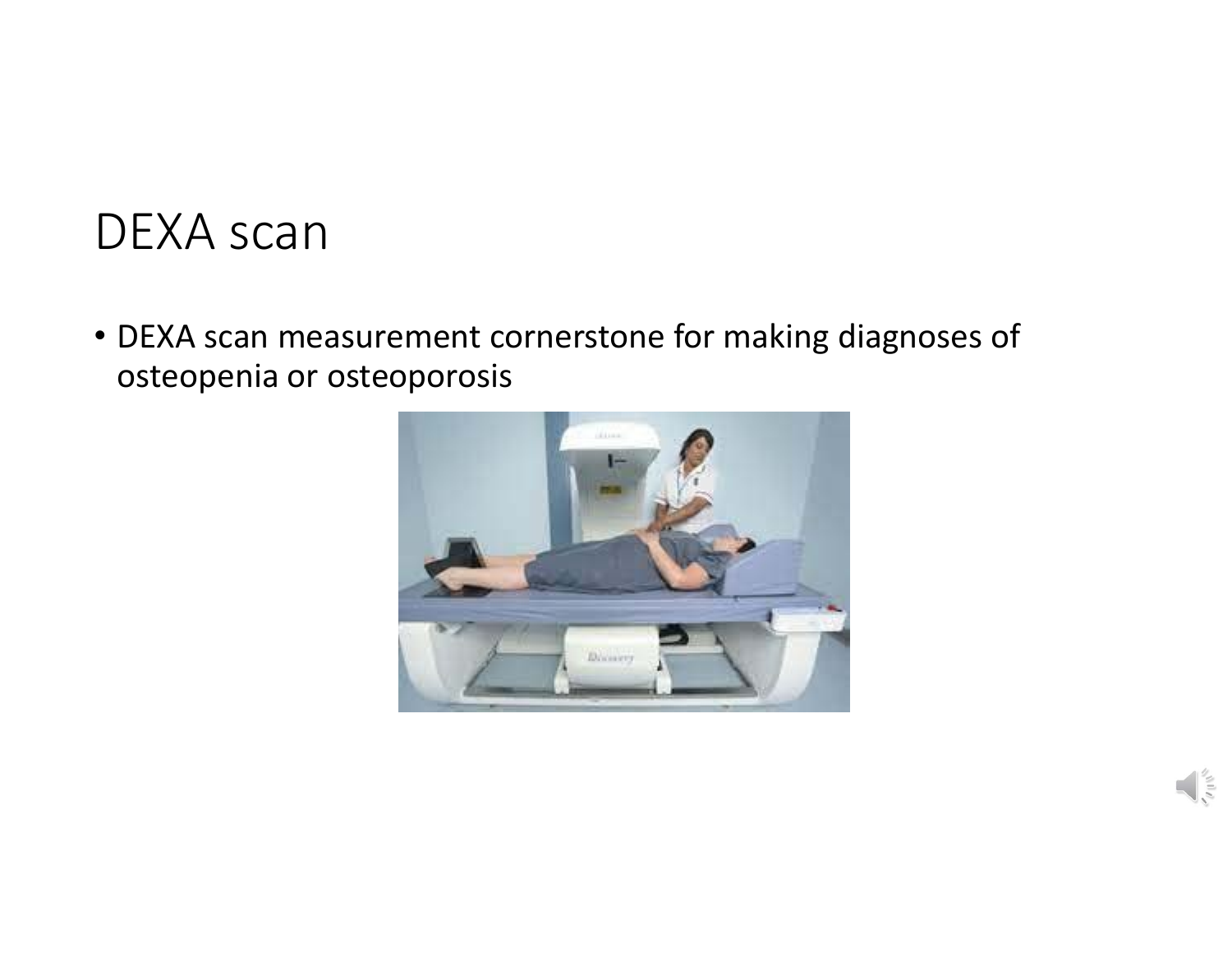#### Defining osteopenia and osteoporosis originally defined by WHO working group in 1994

#### TABLE 1

#### World Health Organization criteria for diagnosing osteoporosis using bone density measurements

| <b>CATEGORY</b>                       | <b>T SCORE</b>                                                        |  |
|---------------------------------------|-----------------------------------------------------------------------|--|
| <b>Normal</b>                         | Not more than 1.0 standard deviations (SD) below the young adult mean |  |
| Osteopenia                            | Between 1.0 and 2.5 SD below the young adult mean                     |  |
| <b>Osteoporosis</b>                   | More than 2.5 SD below the young adult mean                           |  |
| Severe or established<br>osteoporosis | More than 2.5 SD below the young adult mean with a fracture           |  |

image obtained from https://www.clevelandclinicmeded.com/medicalpubs/ccjm/Jan06/watts.htm4/25/21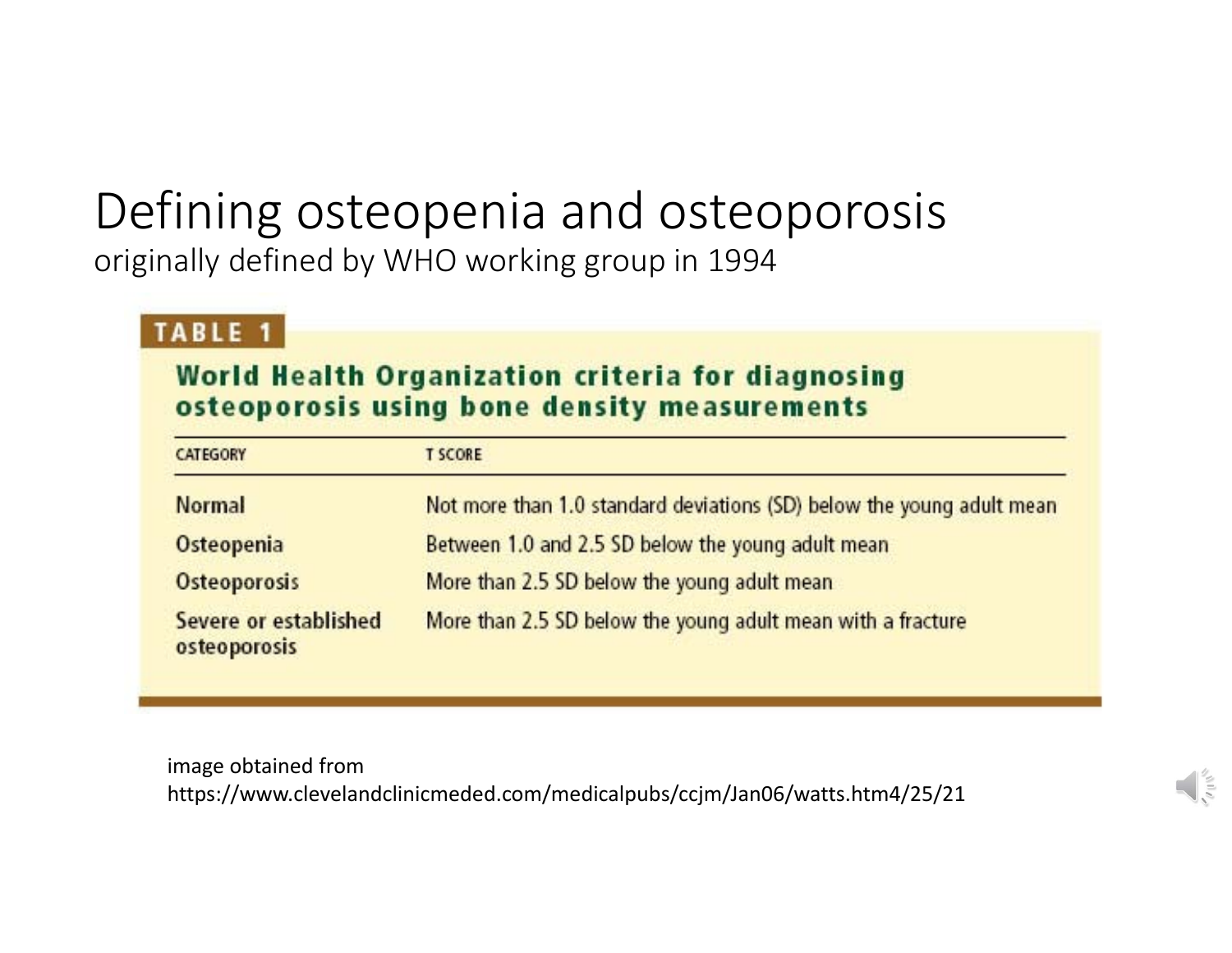# DEXA report

| Tweetway, 195 and 1988                                                                                                                                                         | EMal Anni Polygome                                                                                                                                                                                                                         | <b>TELEDIA</b><br>For 711-801007                    |
|--------------------------------------------------------------------------------------------------------------------------------------------------------------------------------|--------------------------------------------------------------------------------------------------------------------------------------------------------------------------------------------------------------------------------------------|-----------------------------------------------------|
| Land Trails, Tax DOC-<br><b>News Barriott</b><br><b>STAR Auto 10, 1974</b>                                                                                                     | to, Frade<br><b>Theory William</b><br>Ministers for 12                                                                                                                                                                                     | <b>Plyment AT 7 in</b><br>Vegle limit &             |
| <b>Baltiming Physician (Billiga)</b>                                                                                                                                           | Doger hills murdions<br>-Scatching, Telescop 18, 2007.<br>Are Fam. Outfiller.<br>Analysis Markets, Statute Communication<br>dia.<br>Opening RAD College<br>DER KRAS (NR ANDR)<br>Models 1<br>Elizabeth (10x014)<br><b>ALCOHOL: AND ART</b> | 1,850.88                                            |
| Students in August 24.<br><b>BELLINGTON COMPANY</b>                                                                                                                            |                                                                                                                                                                                                                                            |                                                     |
| Christian More Corp.<br><b>HEAT Results Summary.</b><br><b>Digital</b><br><b>Look Card</b><br><b>The House</b><br><b>Distances</b><br>7. P. T<br>--<br>an.<br>1×<br><b>ALL</b> | 5338<br><b>EXIST</b><br>н<br>and in<br>man.<br>a in th<br>Шŕ<br>3.81<br>4.88                                                                                                                                                               | <b>Book</b><br>ш<br><b>The Rental</b><br>福田<br>4.69 |

Image from Hologic Bone Densitometry and the Evolution of DXA Tao Wu, Clinical Science Manager, Hologic Asia Pacific Hologic, Inc.

 $\sum_{i=1}^{n}$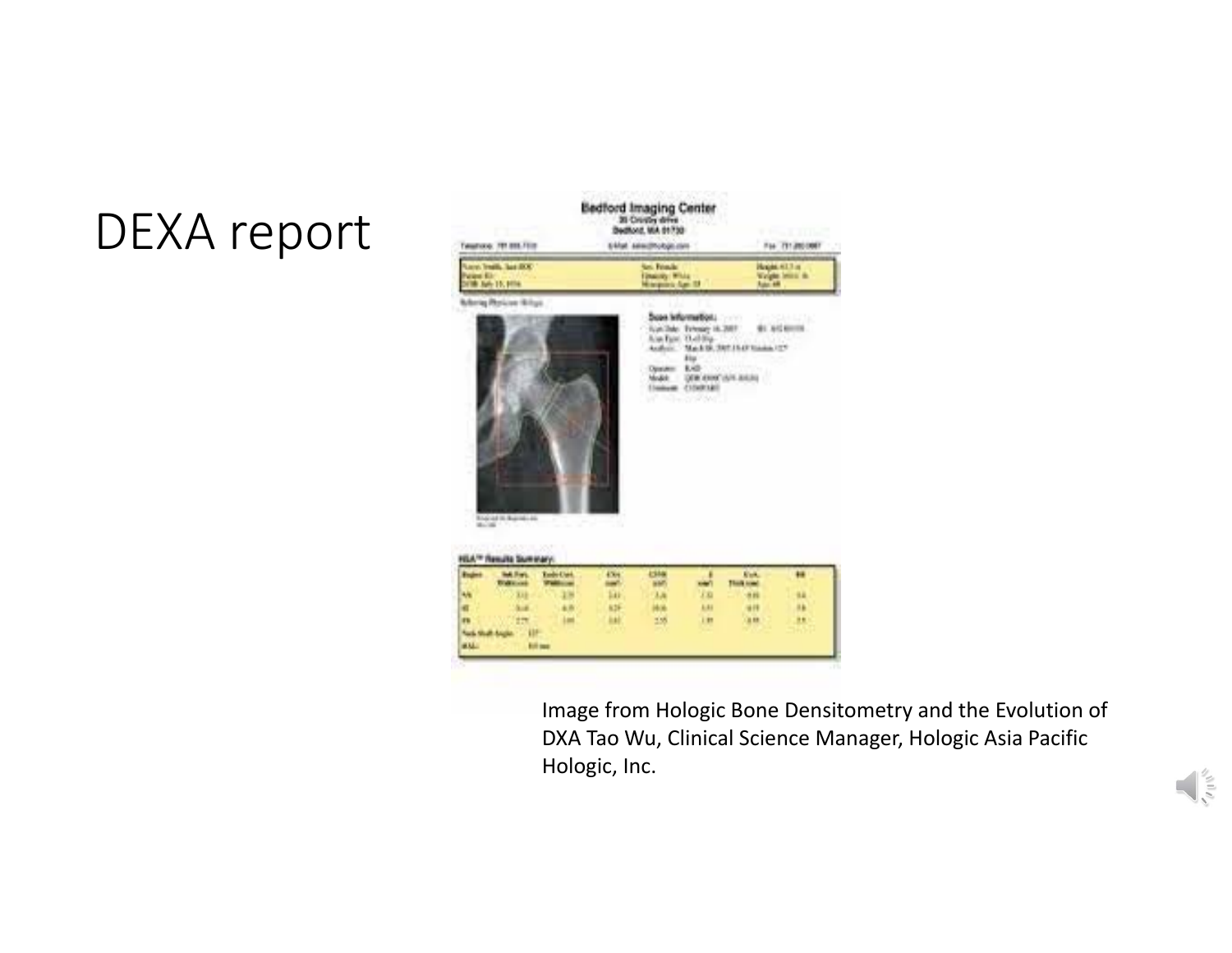#### DEXA scoring image from osteoporosisinstitute.org accessed 4/25/21



Image not for diagnostic use Total BMD CV 1.0%

**DXA Scan Information:** 

#### Example of a DXA scan showing a T score lower than -2.5 indicating osteoporosis

#### **Results Summary:**

| Total BMD:     |                    |                     | $0.766$ g/cm <sup>2</sup>      |         |                    |                  |     |
|----------------|--------------------|---------------------|--------------------------------|---------|--------------------|------------------|-----|
| Age matched:   | Peak reference:    | 73%<br>86%          |                                |         | score:<br>Z score: | $-2.6$<br>$-1.1$ |     |
|                |                    |                     |                                |         |                    |                  |     |
| Region         | Area               | <b>BMC</b>          | <b>BMD</b>                     | T score |                    | %PR Z score      | %AM |
|                | [cm <sup>2</sup> ] | $\lbrack 2 \rbrack$ | $\lceil \frac{g}{cm^2} \rceil$ |         |                    |                  |     |
| LI             | 12.06              | 7.45                | 0.617                          | $-2.8$  | 67%                | $-1.5$           | 79% |
| L2             | 13.15              | 10.12               | 0.770                          | $-2.3$  | 75%                | $-0.9$           | 88% |
| L <sub>3</sub> | 12.71              | 10.65               | 0.838                          | $-2.2$  | 77%                | $-0.7$           | 91% |
| L4             | 14.66              | 12.08               | 0.824                          | $-2.7$  | 74%                | $-1.1$           | 87% |
| Total:         | 52.59              | 40.30               | 0.766                          | $-2.6$  | 73%                | -1.1             | 86% |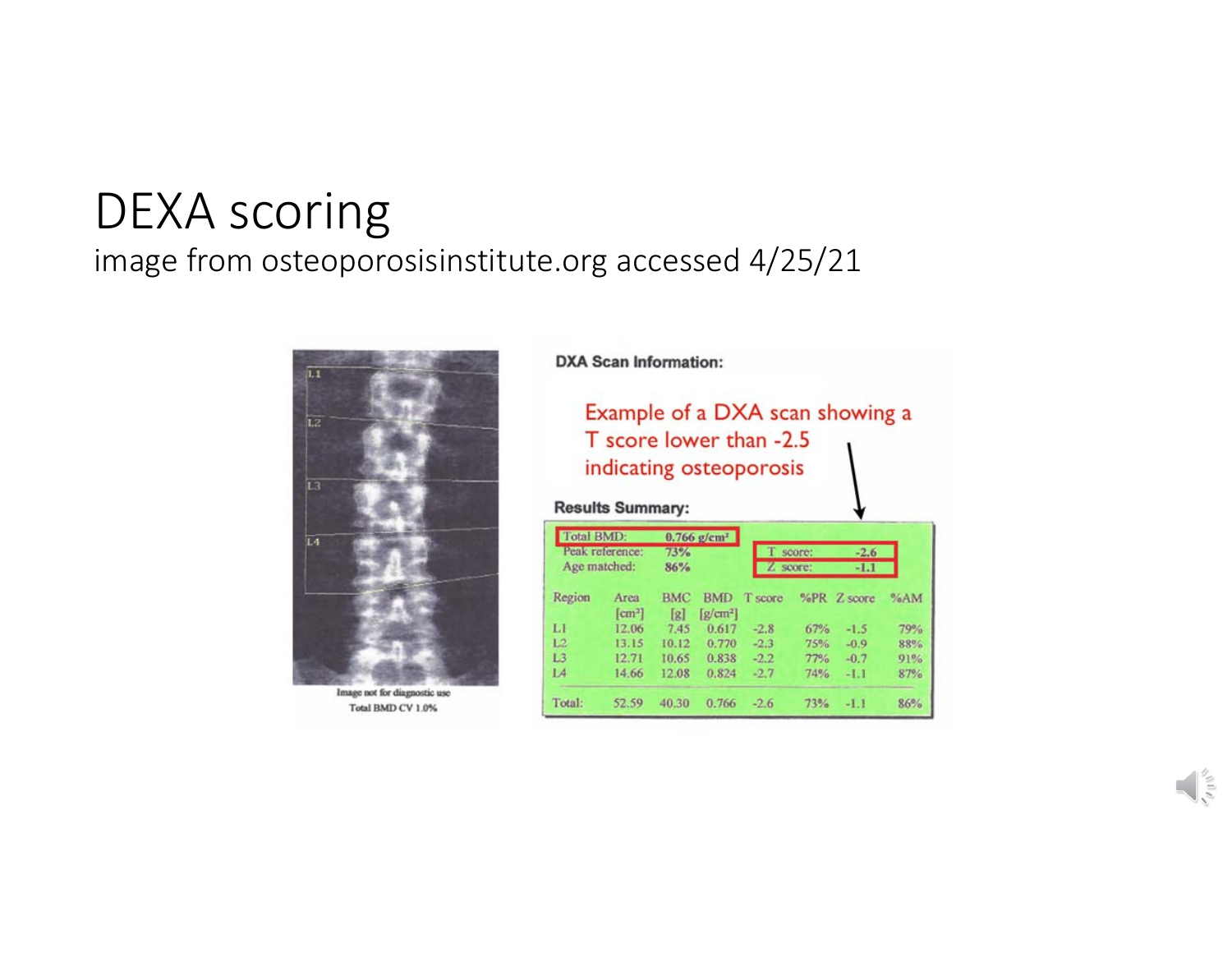# DEXA completed – then what?

- Once DEXA completed
	- Use FRAX calculator (in some places on the DEXA report)
	- then discussion about treatment options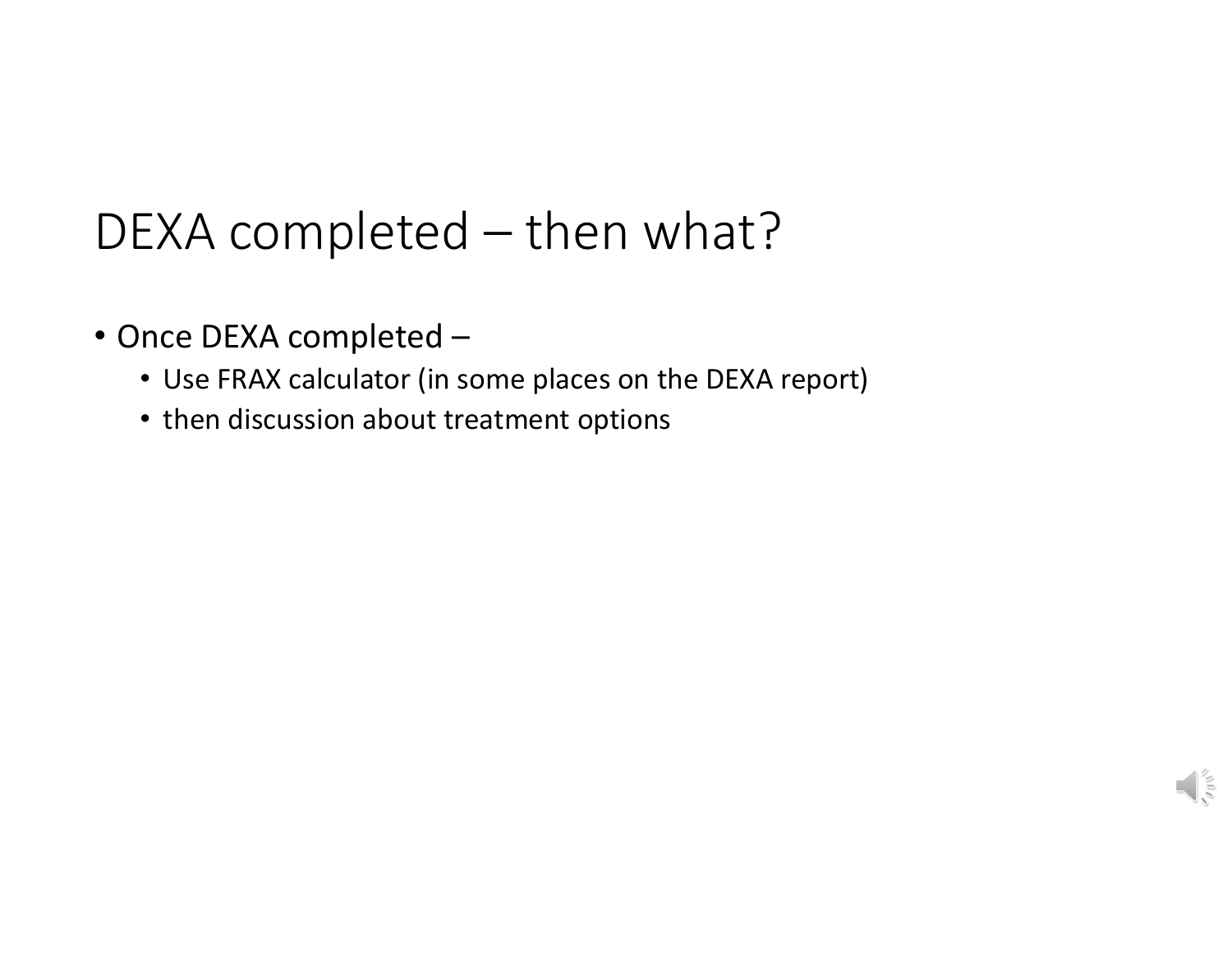# FRAX (Fracture Risk Assessment Tool)

- Originally released in 2008
- Has country‐specific algorithms
- Based on risk factors and DEXA scores
- Estimates individualized 10‐year probability of hip and major osteoporotic fracture
- Website: http://www.shef.ac.uk/FRAX
- Approx. 3 million visits / year
- FRAX incorporated into over 80 guidelines

*A decade of FRAX: how has it changed the management of osteoporosis? Kanis JA, Harvey NC, Johansson H, et al. Aging Clinical and Experimental Research (2020) 32:187–196.*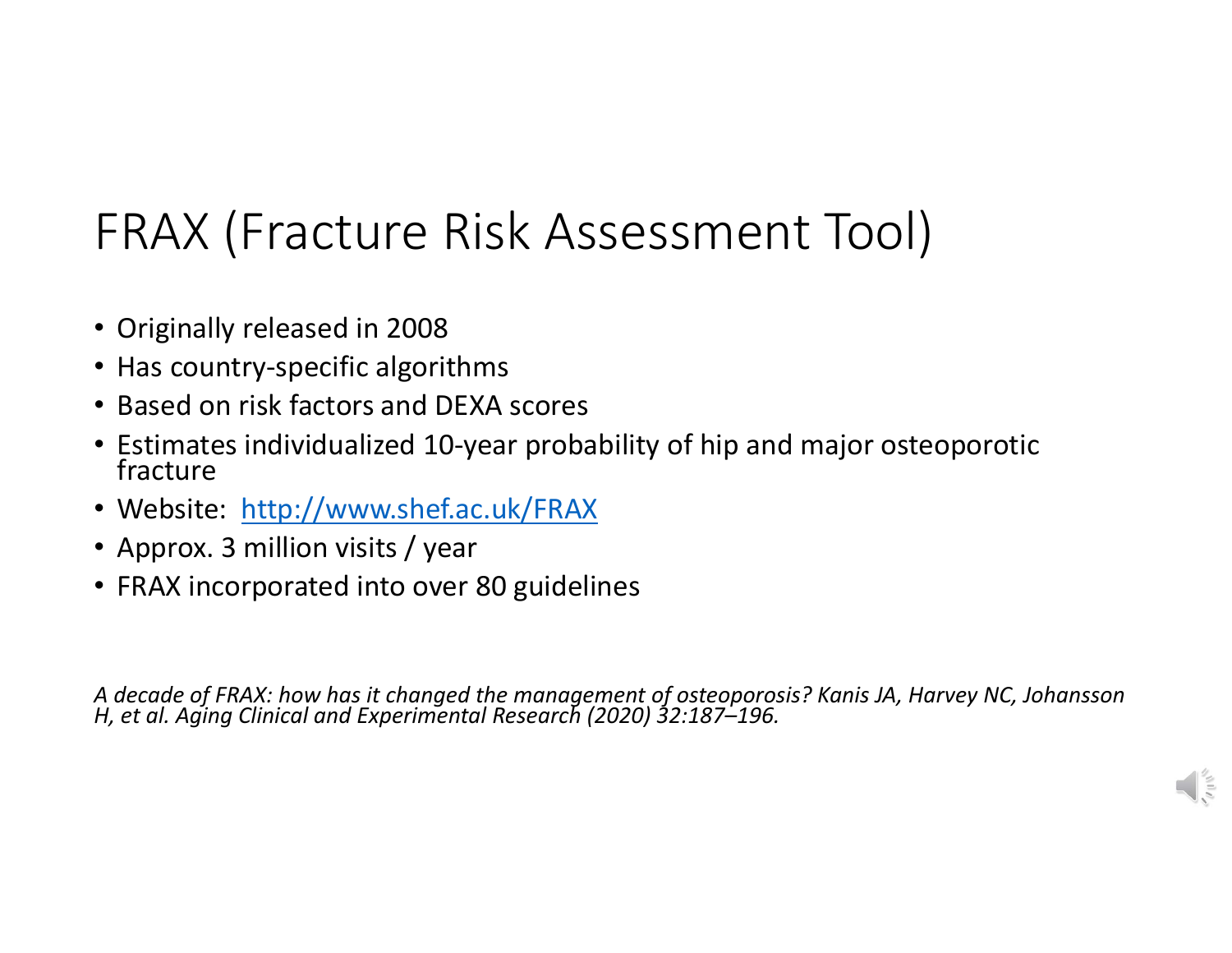

Please answer the questions below to calculate the ten year probability of fracture with BMD.

| Country: UK                                                                                                         | Name/ID:                                       |                                                                                                                               | About the risk factors                               |
|---------------------------------------------------------------------------------------------------------------------|------------------------------------------------|-------------------------------------------------------------------------------------------------------------------------------|------------------------------------------------------|
| Questionnaire:<br>1. Age (between 40 and 90 years) or Date of Birth<br>Date of Birth:<br>Age:<br>70<br>Y:<br>2. Sex | M:<br>D:<br><b>Female</b><br><sup>o</sup> Male | 10. Secondary osteoporosis<br>11. Alcohol 3 or more units/day<br>12. Femoral neck BMD (g/cm <sup>2</sup> )<br>Select BMD<br>۰ | Mo<br><sup>O</sup> Yes<br><b>Yes</b><br>$\bullet$ No |
| 3. Weight (kg)                                                                                                      | 72                                             | Calculate<br>Clear                                                                                                            |                                                      |
| 4. Height (cm)                                                                                                      | 178                                            | BMI: 22.7                                                                                                                     |                                                      |
| 5. Previous Fracture                                                                                                | No Yes                                         | The ten year probability of fracture (%)                                                                                      |                                                      |
| 6. Parent Fractured Hip                                                                                             | No Yes                                         | <b>Wilthout BMD</b>                                                                                                           |                                                      |
| 7. Current Smoking                                                                                                  | No Yes                                         | Major osteoporotic                                                                                                            | 8.1                                                  |
| 8. Glucocorticoids                                                                                                  | ■ No Yes                                       | Hip Fracture                                                                                                                  | 2.8                                                  |
| 9. Rheumatoid arthritis                                                                                             | ● No → Yes                                     | View NOGG Guidance                                                                                                            |                                                      |

 $\frac{1}{2}$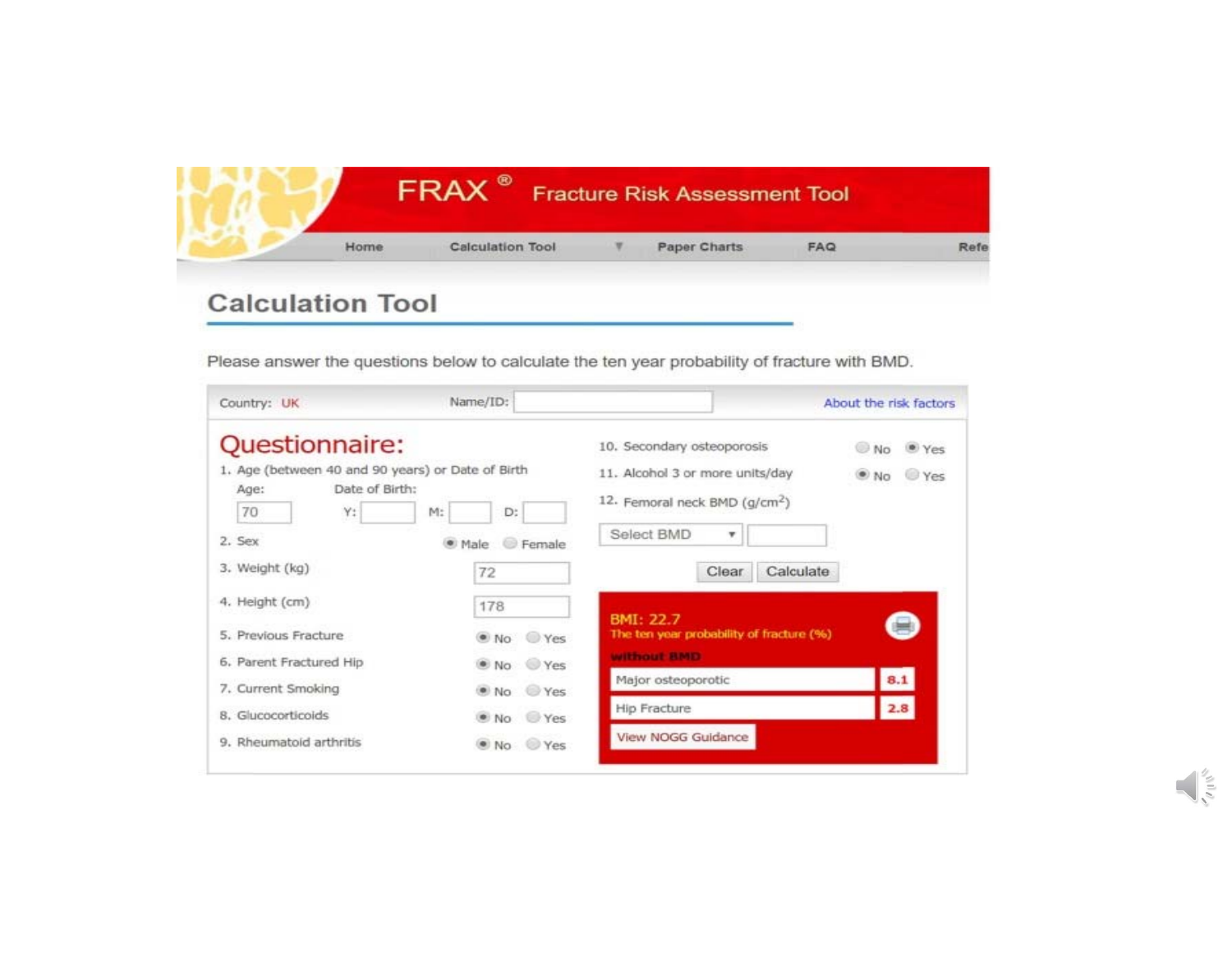# National Osteoporosis Foundation (NOF) treatment guidelines incorporating FRAX

Initiate pharmacologic treatment:

–hip or vertebral (clinical or asymptomatic) **fractures** 

–T‐scores ≤−2.5 at the femoral neck, total hip, or lumbar spine by DXA (**osteoporosis**)

– In postmenopausal women and men age 50 and older with low bone mass (T-<br>score between –1.0 and –2.5, **osteopenia**) at the femoral neck, total hip, or lumbar<br>spine by DXA and a **10-year hip fracture probability ≥3 % or a** 

*Cosman F, de Beur SJ, LeBoff MS, et al. Clinician's Guide to Prevention and Treatment of Osteoporosis. Osteoporos Int (2014) 25:2359–2381*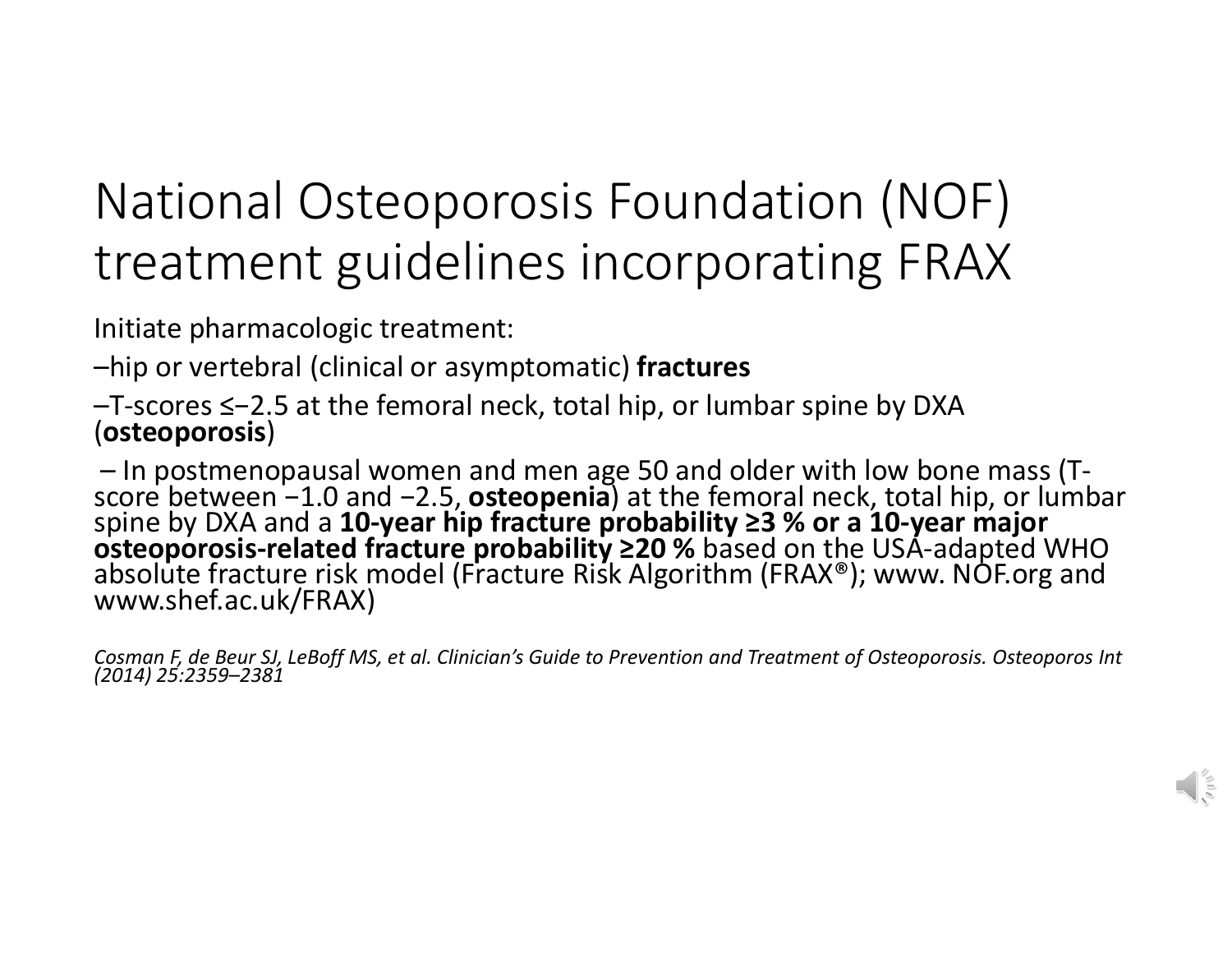#### **Osteopenia**

- Think of osteopenia like pre‐diabetes, pre‐HTN
- An opportunity to slow or even stop progression to osteoporosis
- Initiate *core prevention measures* for all
- Consider initiation of pharmacologic measures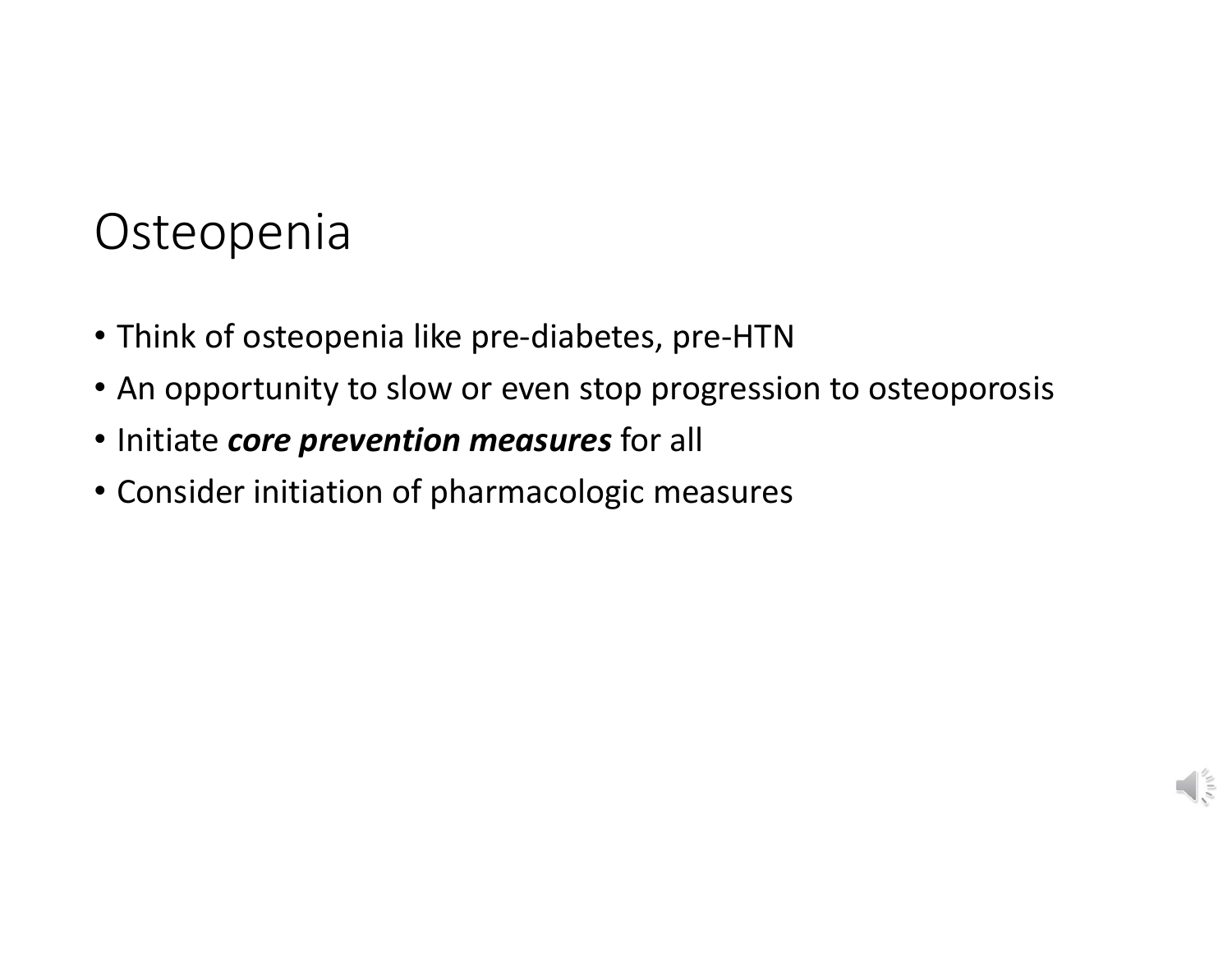- Calcium recommendations
	- 1200 1500 mg per day for postmenopausal women
- Vitamin D recommendations
	- 400‐800 IU daily for postmenopausal women
	- Goal is to achieve vitamin D level > 25‐30 ng/ml

*Khosla, S and L. J Melton, Osteopenia, NEJM 356;22 www.nejm.org may 31, 2007.*

• Now vitamin D popular for other reasons (immune health discussion in COVID) – 1000‐2000 IU daily dosing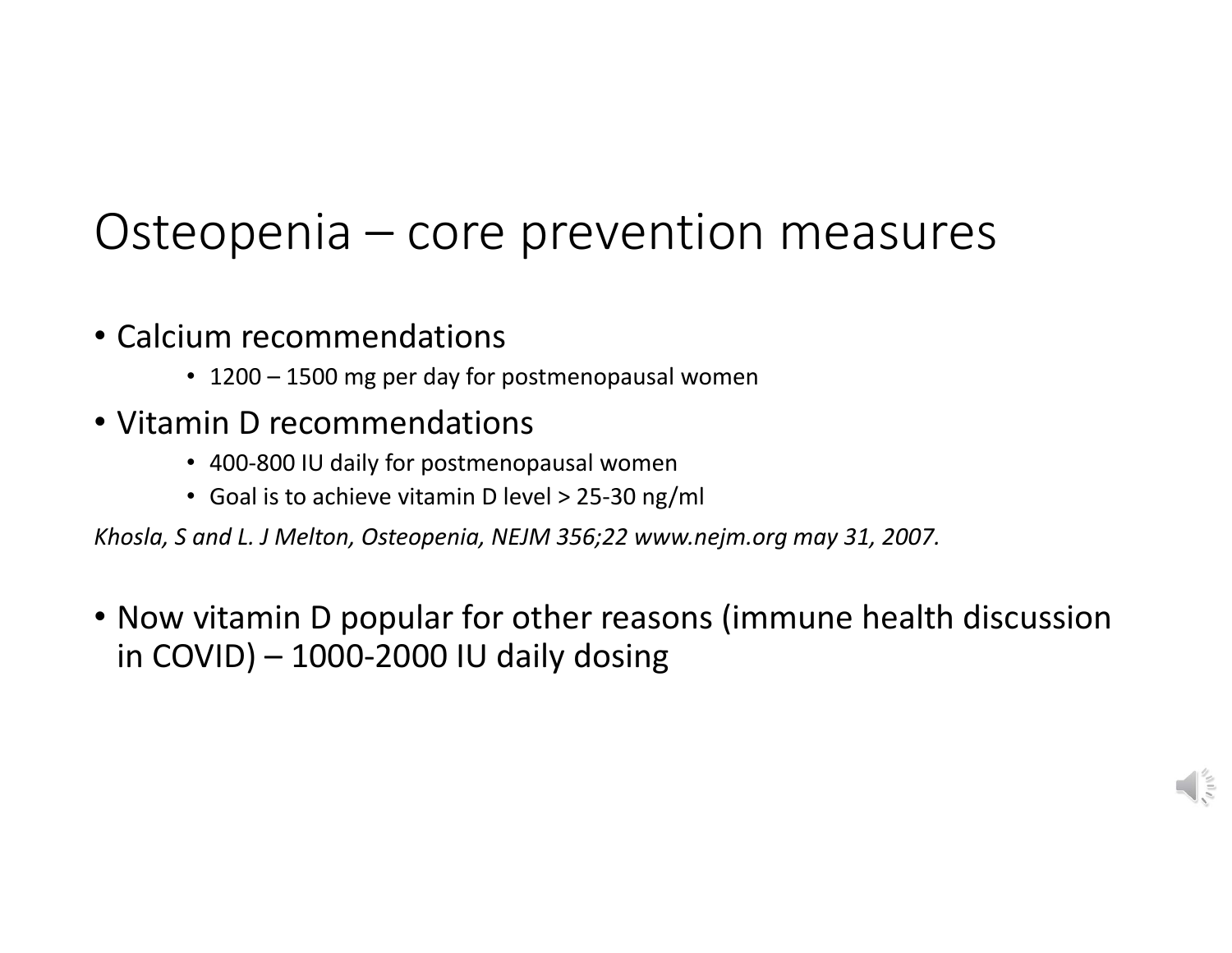- Vitamin D repletion works
	- Meta‐analysis of 25 studies of vitamin D repletion
	- Statistical decrease in vertebral fractures
	- Trend towards non‐vertebral fractures

*Papadimitropoulos E, Wells G, Shea B, et al ,2002. Endocrine Reviews 23(4):560–569*.

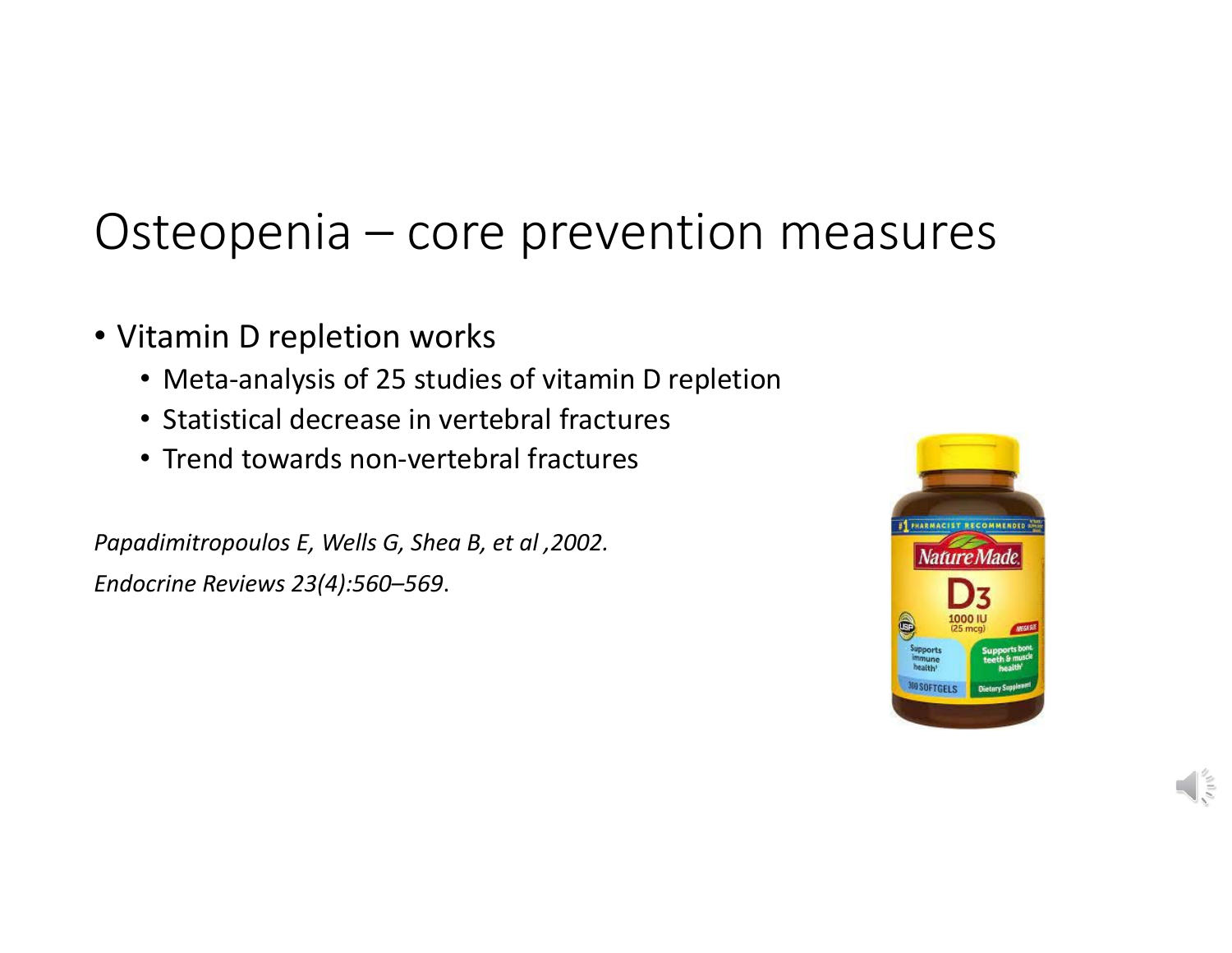- Weight bearing exercise
	- National osteoporosis foundation (www.nof.org)
	- High impact dancing, running, tennis…
	- Low impact elliptical machine use, walking…
- Muscle strengthening
	- Lifting weights, use of bands…

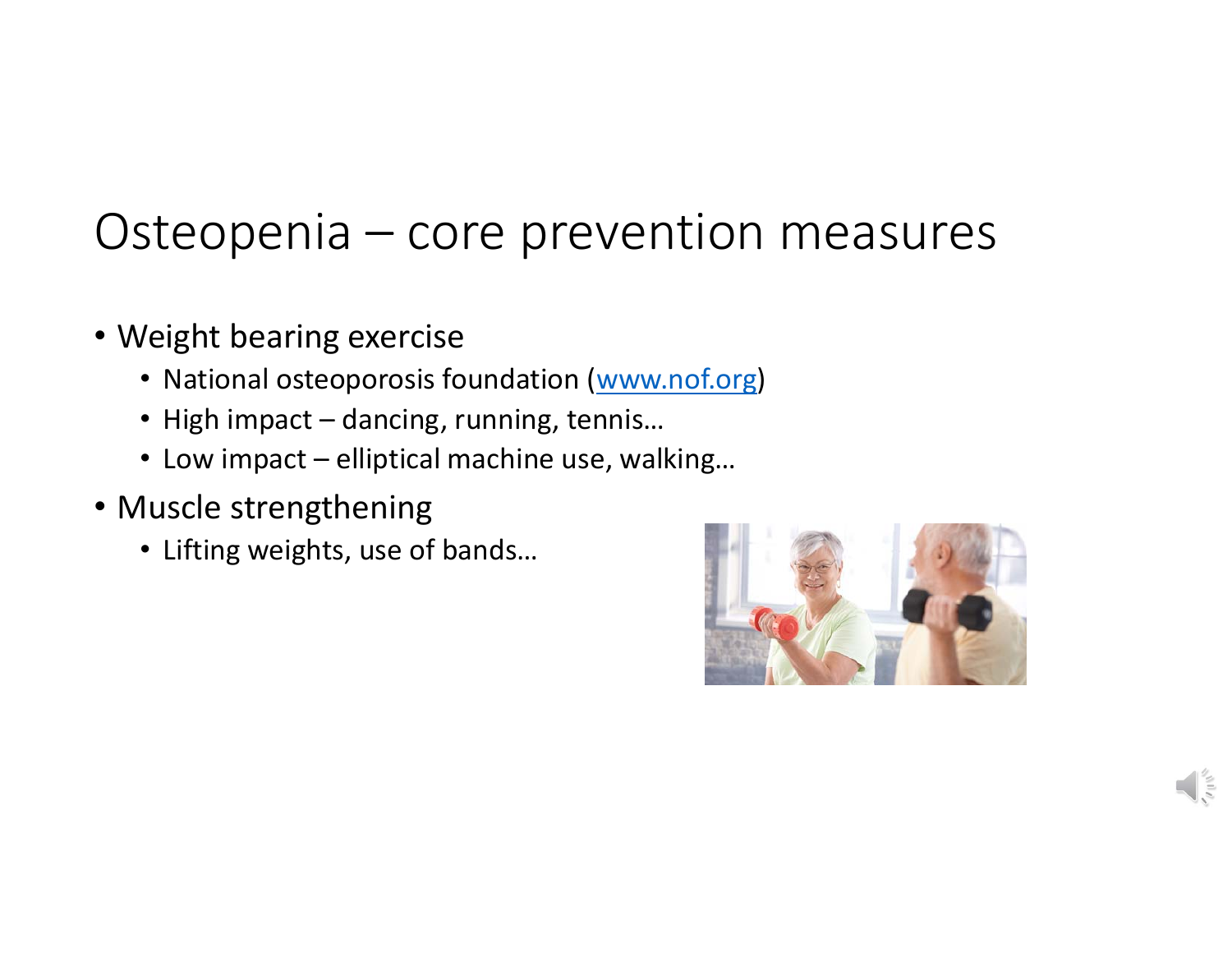- Exercise what does the literature tell us?
	- "Combined exercise and group exercise programs, including weight‐bearing activities, balance training, jogging, low‐impact loading, high magnitude exercise, muscle strength, and simulated functional tasks, are advised to…at least preserve BMD.
	- However the combination of exercise should be tailored on the patient's clinical features.
	- No agreement exists on the best protocol in terms of duration, frequency, and the type of exercises to be combined. The most relevant effect was detected at the spine."
	- *Benedetti MG,Furlini G, Zati A, et al, BioMed The Effectiveness of Physical Exercise on Bone Density in Osteoporotic Patients. Research International. 2018, https://doi.org/10.1155/2018/4840531*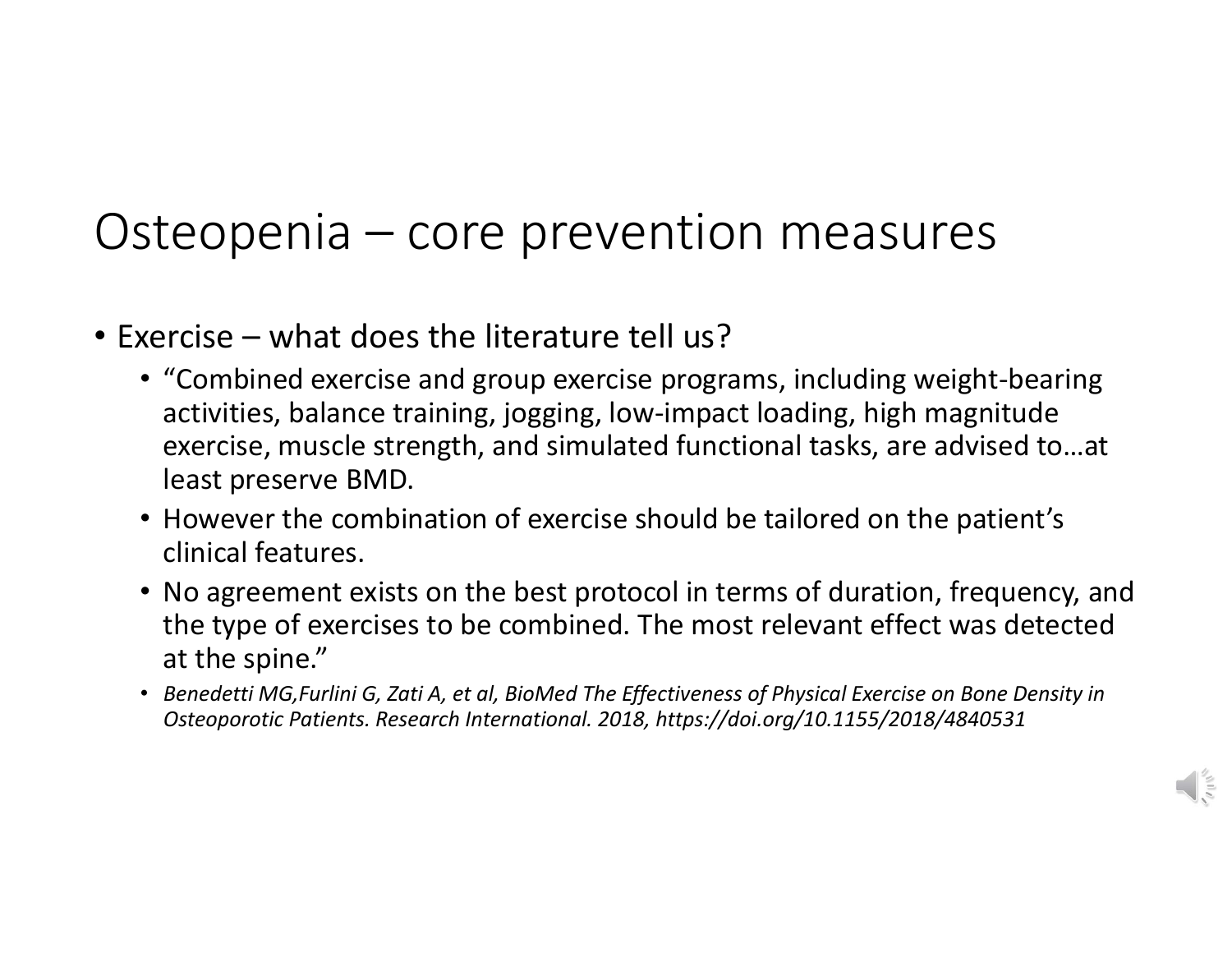- Exercise recommendations common sense
	- Adults should perform 150 to 300 minutes of moderate physical activity each week (www.aafp.org)
	- National osteoporosis foundation has developed safe movement and exercise videos (https://www.nof.org/patients/treatment/exercisesafe‐movement/)
		- 4 main goals:
		- Walking program 3‐5 times per week, 40 minutes each time
		- Balance program
		- Muscle strengthening program
		- Specific focus on back extensor strengthening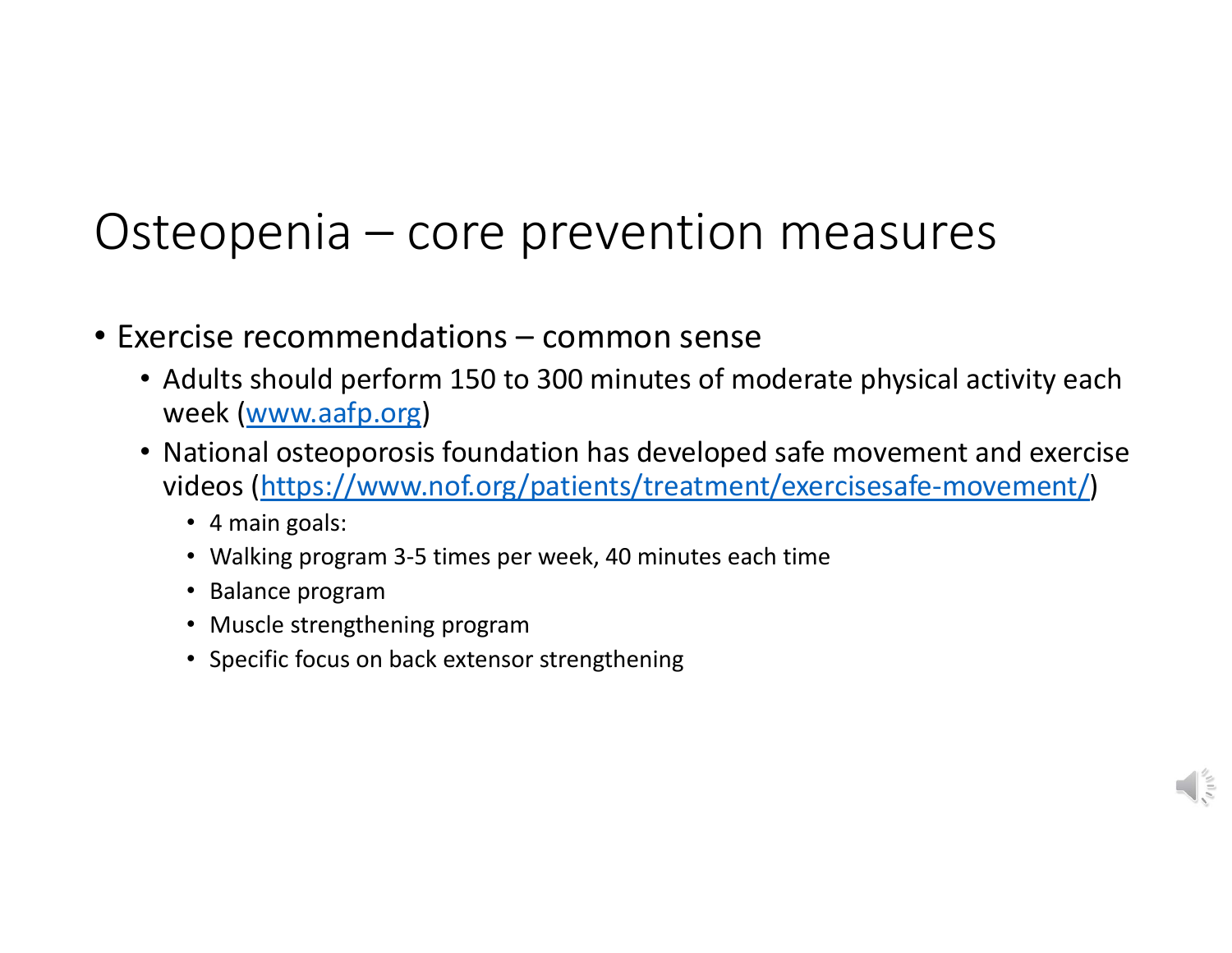#### Videos for bone safety

- National Osteoporosis Foundation
	- Videos for safe lifting to help protect against vertebral fractures
	- (https://www.nof.org/patients/treatment/exercisesafe‐movement/)
- We are going to look at how to lift groceries from trunk of car.
	- https://vimeo.com/showcase/4034464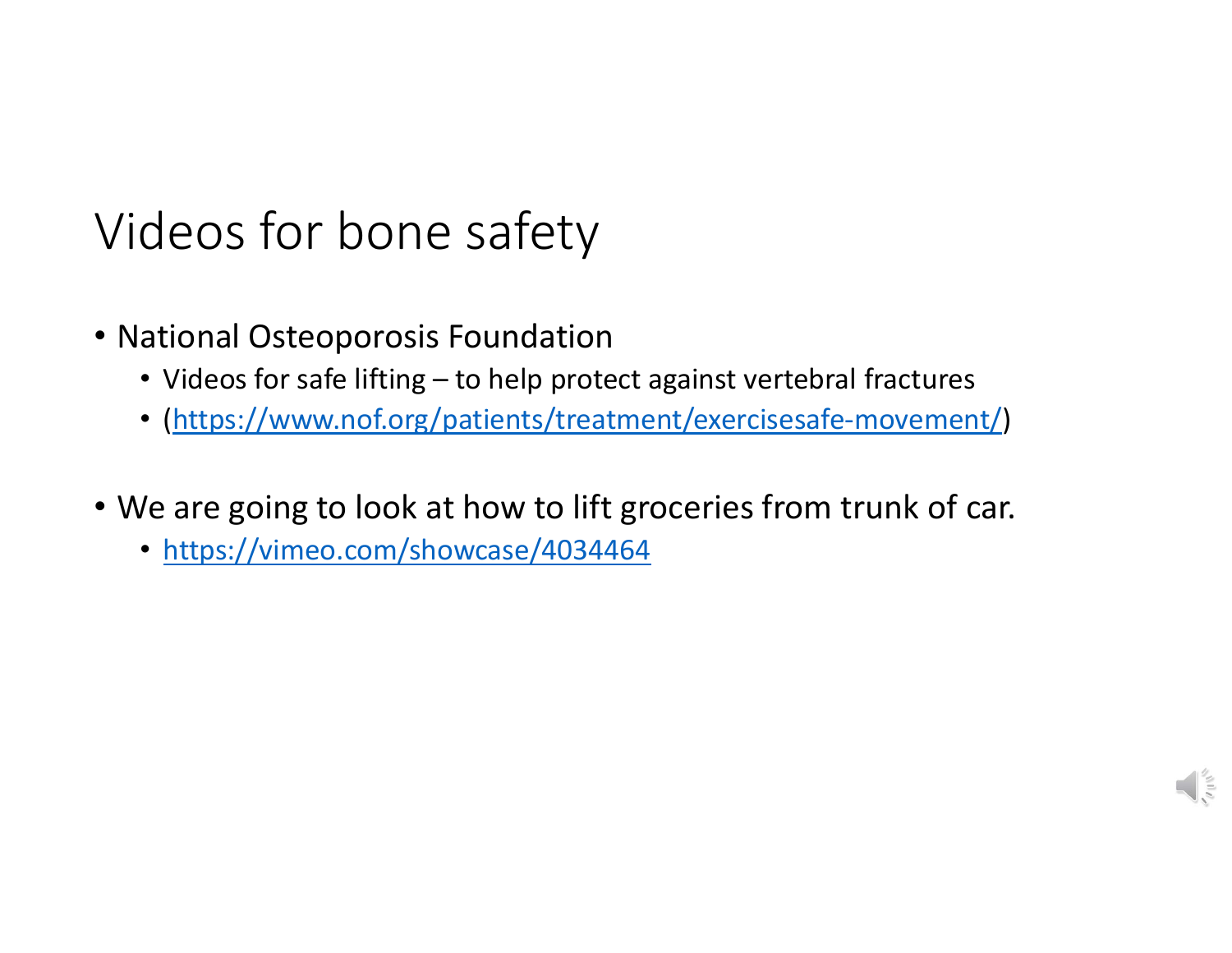# Osteopenia – pharmacologic measures

- Determine FRAX score
- Consider pharmacologic treatment if **10‐year hip fracture probability ≥3 % or a 10‐year major osteoporosis‐related fracture probability ≥20 %**
- Have a RAB (risk, alternative and benefit) discussion with each patient
- **Non‐pharmacologic measures only and follow up DEXA in 2 years v s initiating pharmacologic measures early as preventive measure**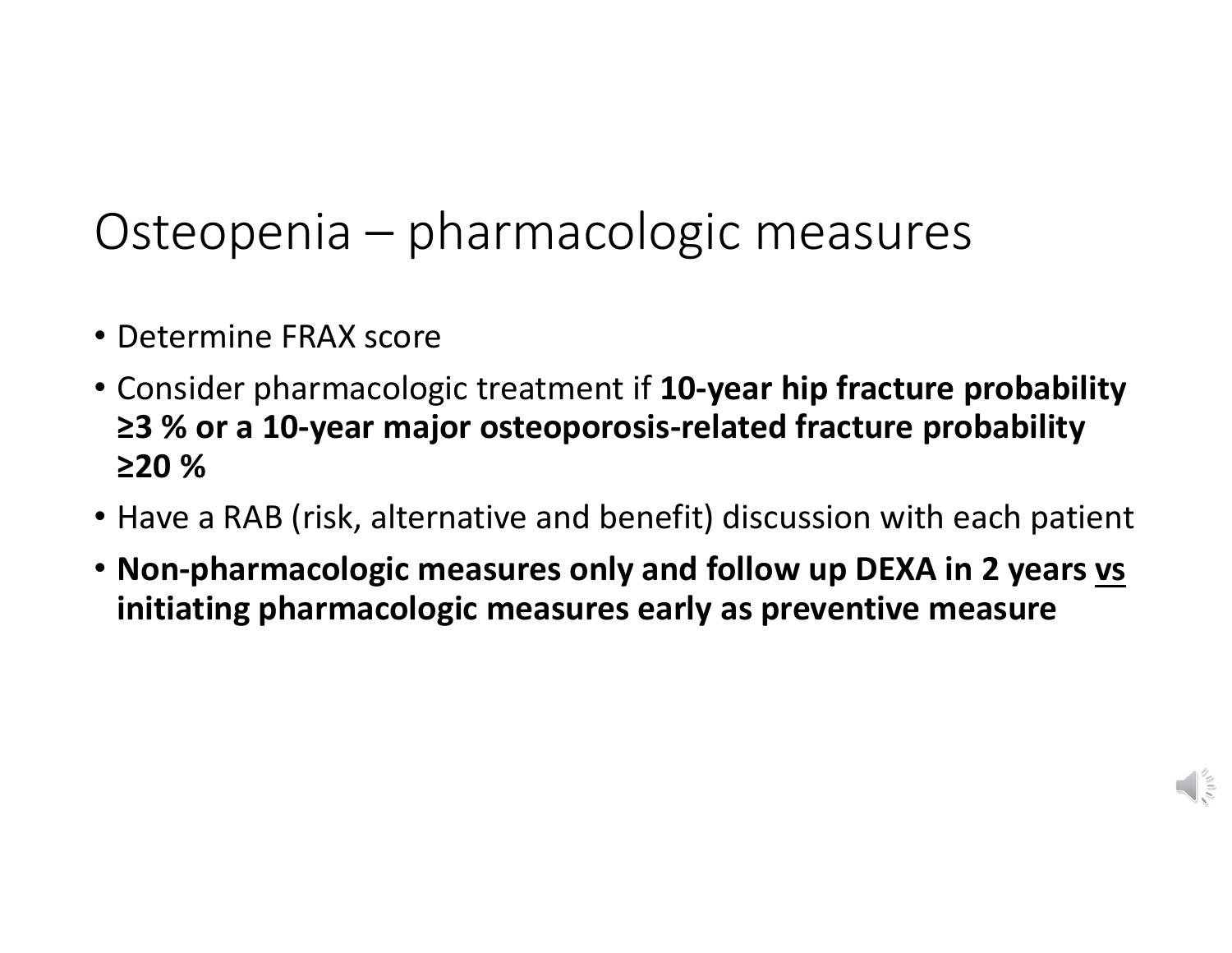### Osteopenia – markers of bone turnover

- Thought that measuring markers of bone turnover might help with decision around pharmacologic therapy – but jury still out
- Patients with high turnover are (in theory) at higher risk for fractures
	- Markers of resorption:
		- urinary or serum C-terminal and N-terminal telopeptides of type I collagen
	- Markers of formation:
		- bone-specific alkaline phosphatase, osteocalcin ,and N-terminal propeptide of type I collagen

*Khosla, S and L. J Melton, Osteopenia, NEJM 356;22 www.nejm.org may 31, 2007.*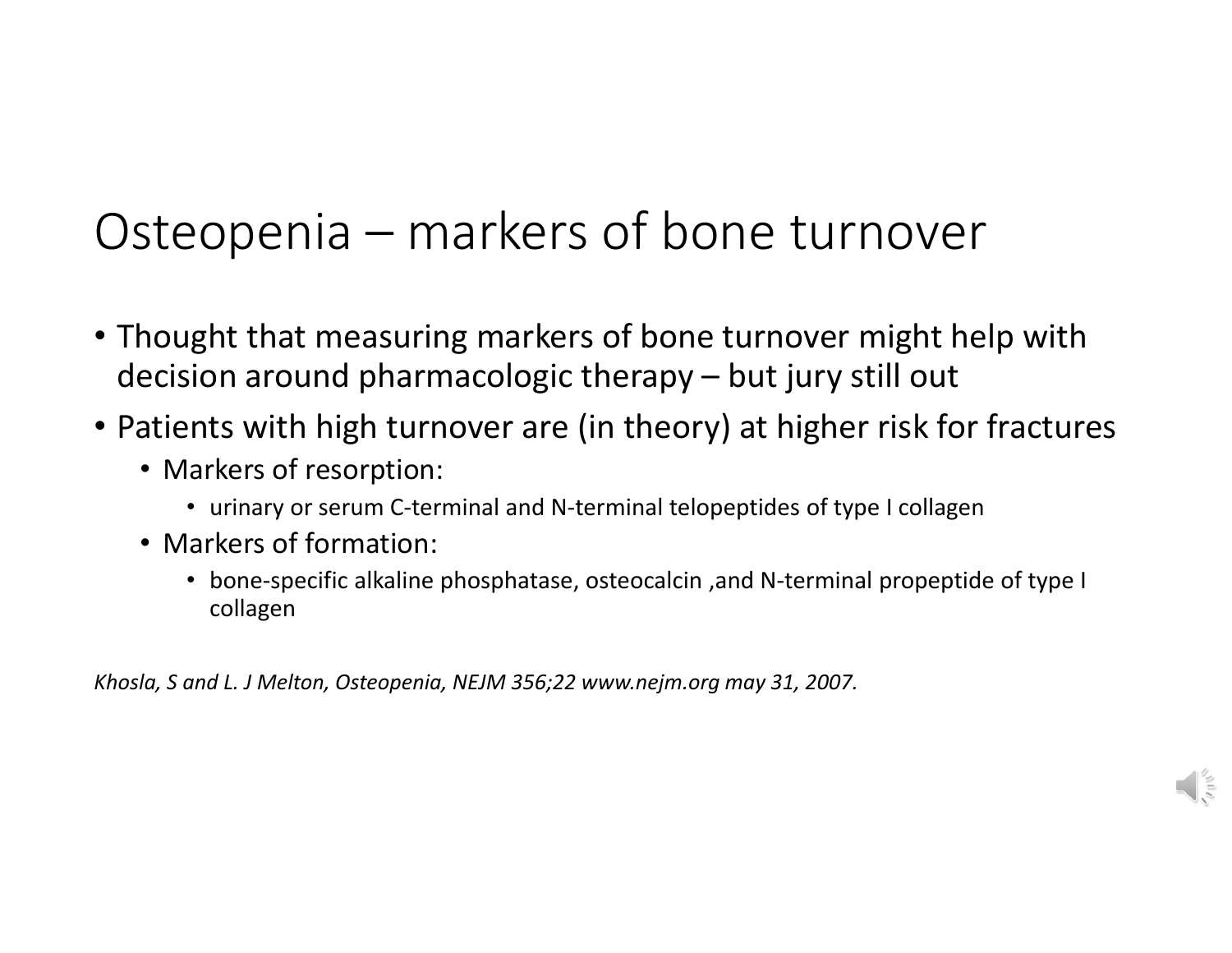# Osteopenia – pharmacologic measures

- What are the pharmacologic options for osteopenia?
	- Bisphosphonates aldendronic acid (Fosamax), ibandronic acid (Boniva), risendronic acid (Actonel), zoldenronic acid (Reclast)
	- SERMs raloxifene (Evista)
	- Estrogen therapy
- The use of pharmacologic agents with osteopenia remains controversial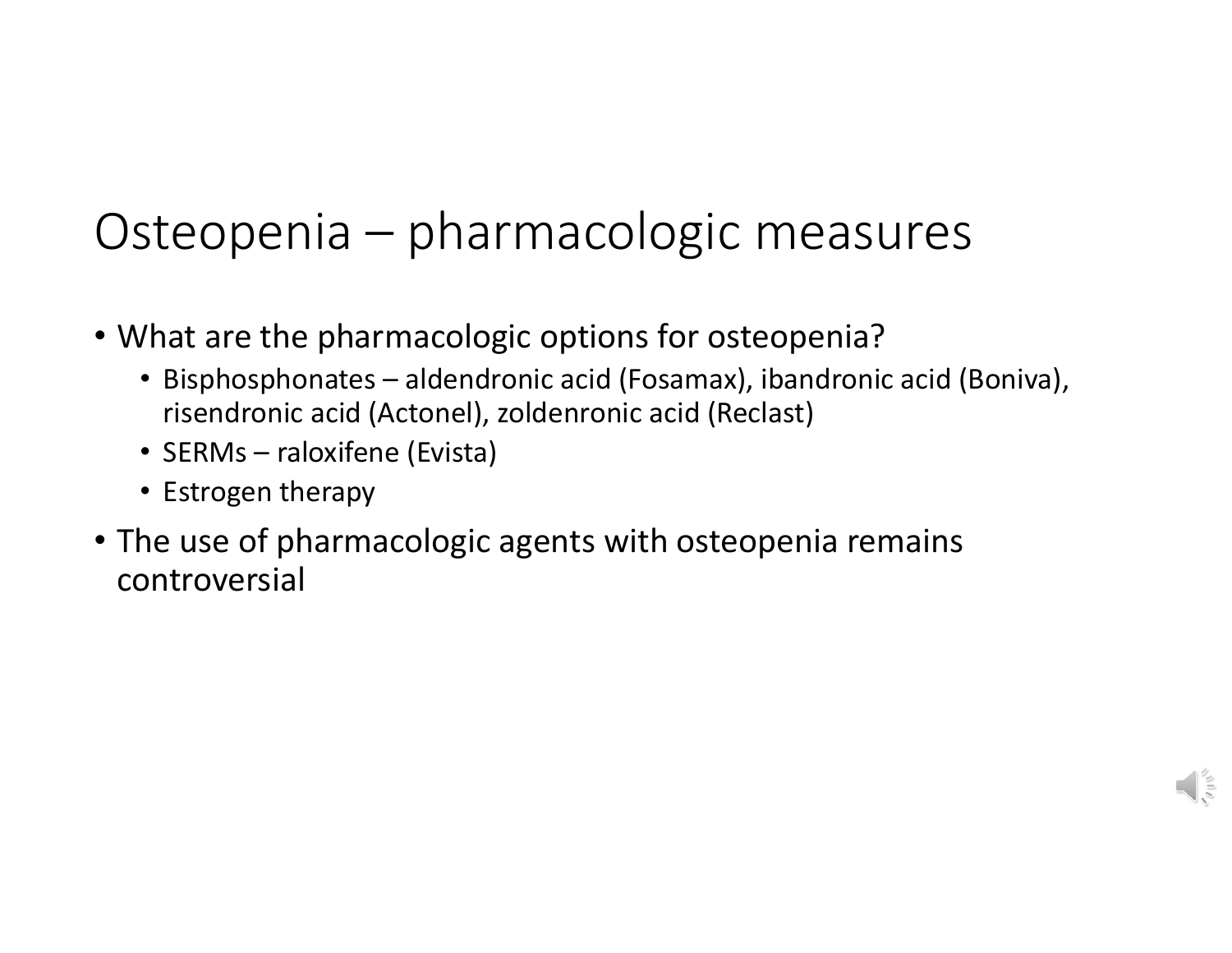# Osteopenia management – what do the guidelines tell us?

#### • **National Osteoporosis Foundation**

Initiate pharmacologic treatment: "In postmenopausal women and men age 50 and older with low bone mass (T‐score between −1.0 and −2.5,osteopenia) at the femoral neck, total hip, or lumbar spine by DXA and a 10‐year hip fracture probability ≥3 % or a 10‐year major osteoporosis‐related fracture probability ≥20% based on the USA ‐ adapted WHO absolute fracture risk model (Fracture Risk Algorithm (FRAX®); www.NOF.org and www.shef.ac.uk/FRAX)"

*Cosman F, de Beur SJ, LeBoff MS, et al. Clinician's Guide to Prevention and Treatment of Osteoporosis. Osteoporos Int (2014) 25:2359–2381*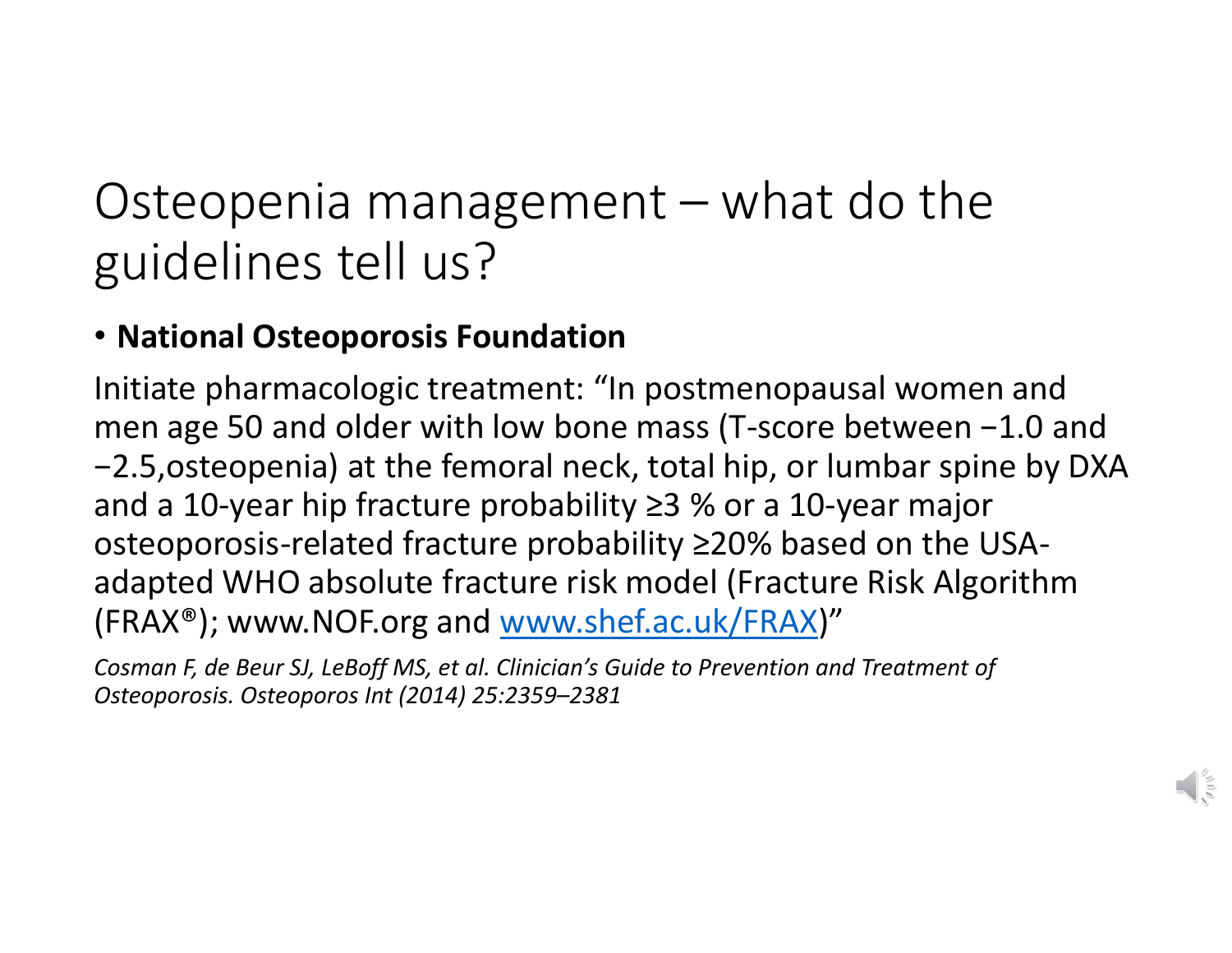# Osteopenia management – what do the guidelines tell us?

- **ACP guidelines**
- *"clinicians should make the decision whether to treat osteopeni c women 65 years of age or older who are at a high risk for fracture based on a discussion of patient preferences, fracture risk profile, and benefits, harms, and costs of medications."*

*Qaseem A, Forciea MJ, McLean RM, et al. Treatment of Low Bone Density or Osteoporosis to Prevent Fractures in Men and Women: A Clinical Practice Guideline Update From the American College of Physicians. Annals of Internal Med. June 6, 2017*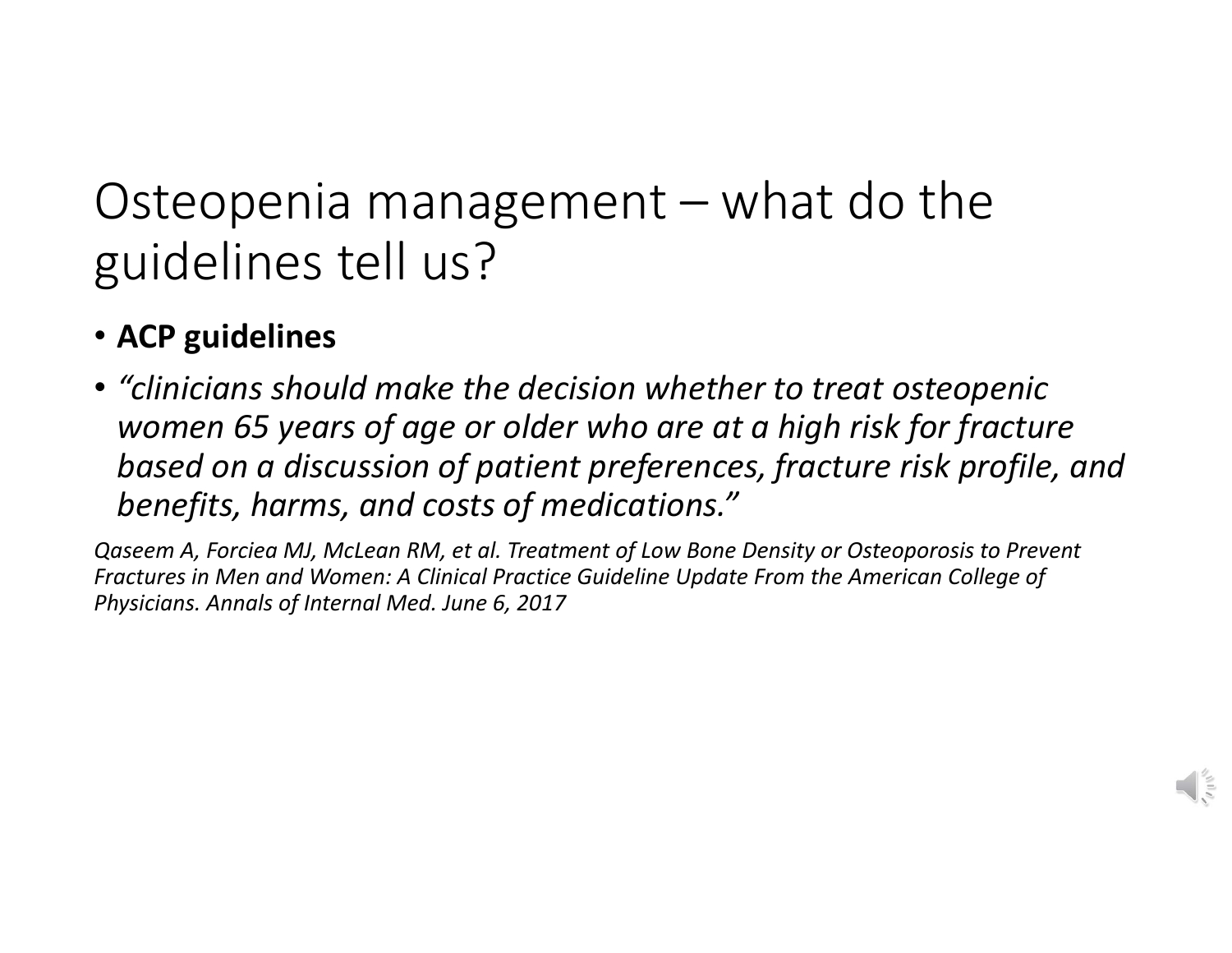# Osteopenia – what's practical

- Initiate lifestyle recommendations in all:
	- Calcium
	- Vitamin D
	- Weight-bearing exercises and give NOF website as resource for exercise videos
	- Calculate FRAX score and look at T‐score
		- If T score close to 2.5 and FRAX score over 3% for hip and 20% for major then have discussion about RABs of treatment vs f/u DEXA in 2 years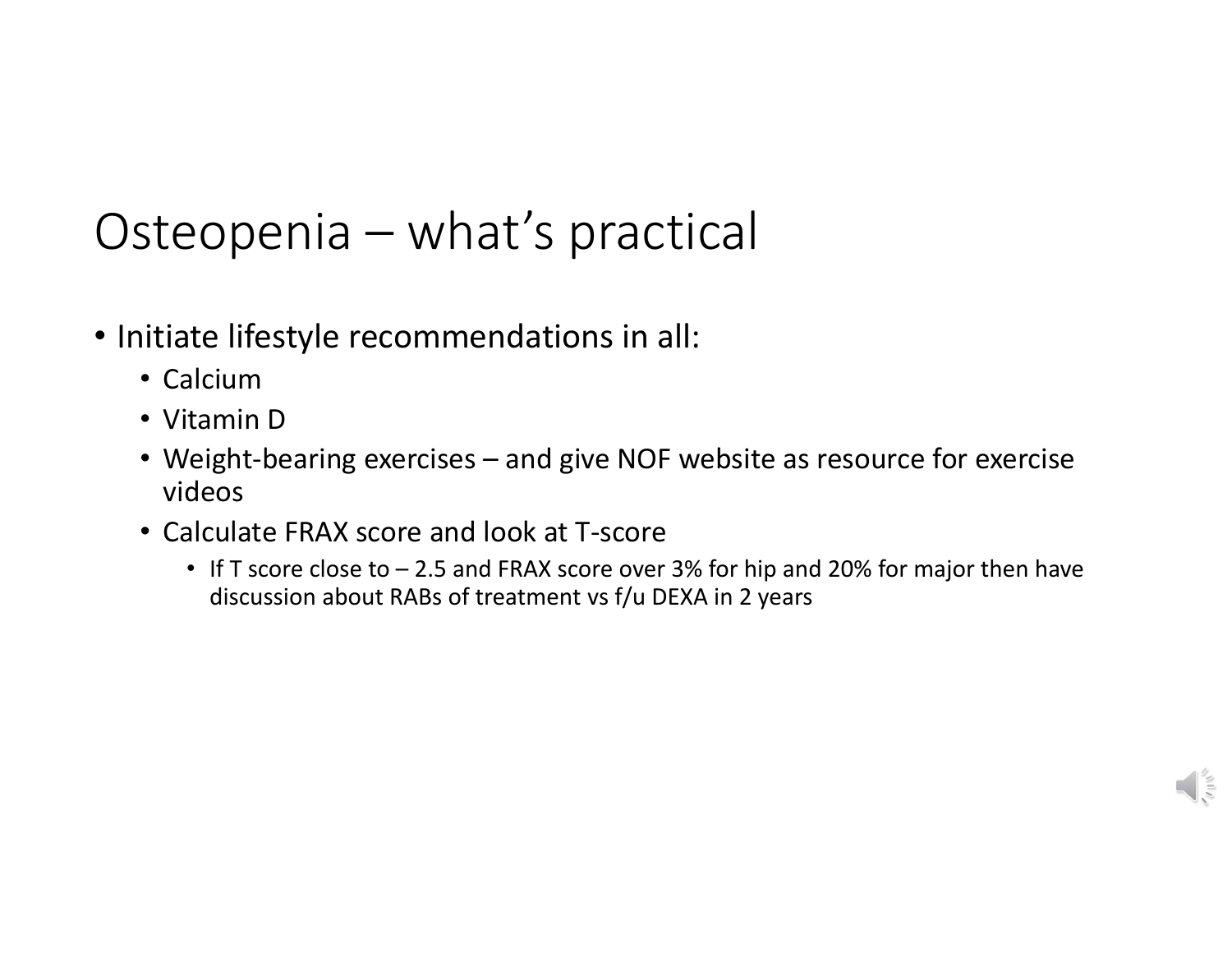#### **Osteoporosis**

#### • **Rule out secondary causes**

- Basic work up includes:
- serum 25‐hydroxyvitamin D
- calcium
- Creatinine
- thyroid‐stimulating hormone

*Jeremiah MP, Unwin BK MD, Greenawald MH, et al. Am Fam Physician. 2015;92(4):261‐268.* 

#### • *Use of Z‐score – is the age‐matched comparison – if abnormal can indicate secondary cause*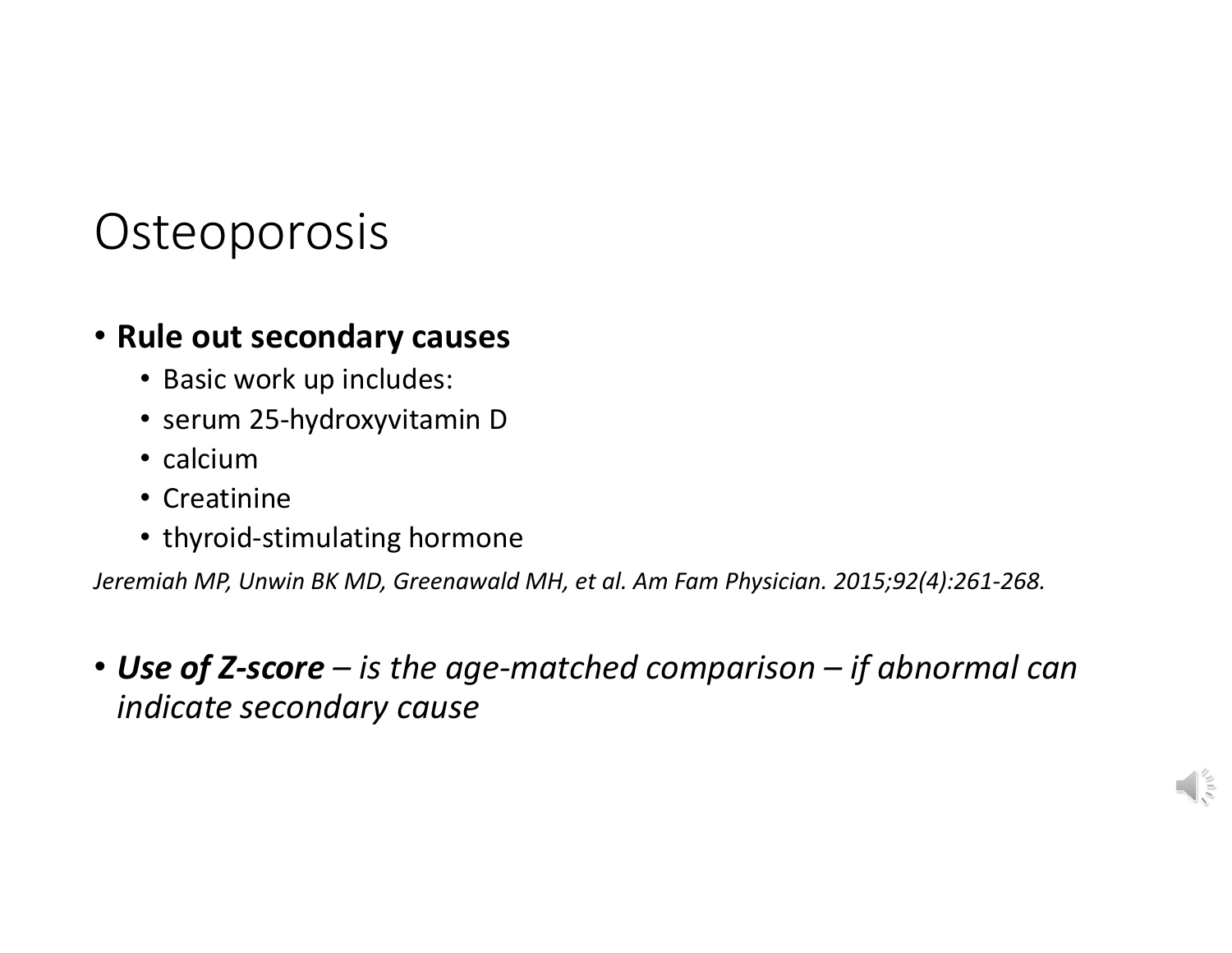#### **Osteoporosis**

- Same non‐pharmacologic treatment options
- Pharmacologic treatment options
	- Most guidelines recommend initiating pharmacologic measures when DEXA t score > ‐2.5
	- More controversy around stopping point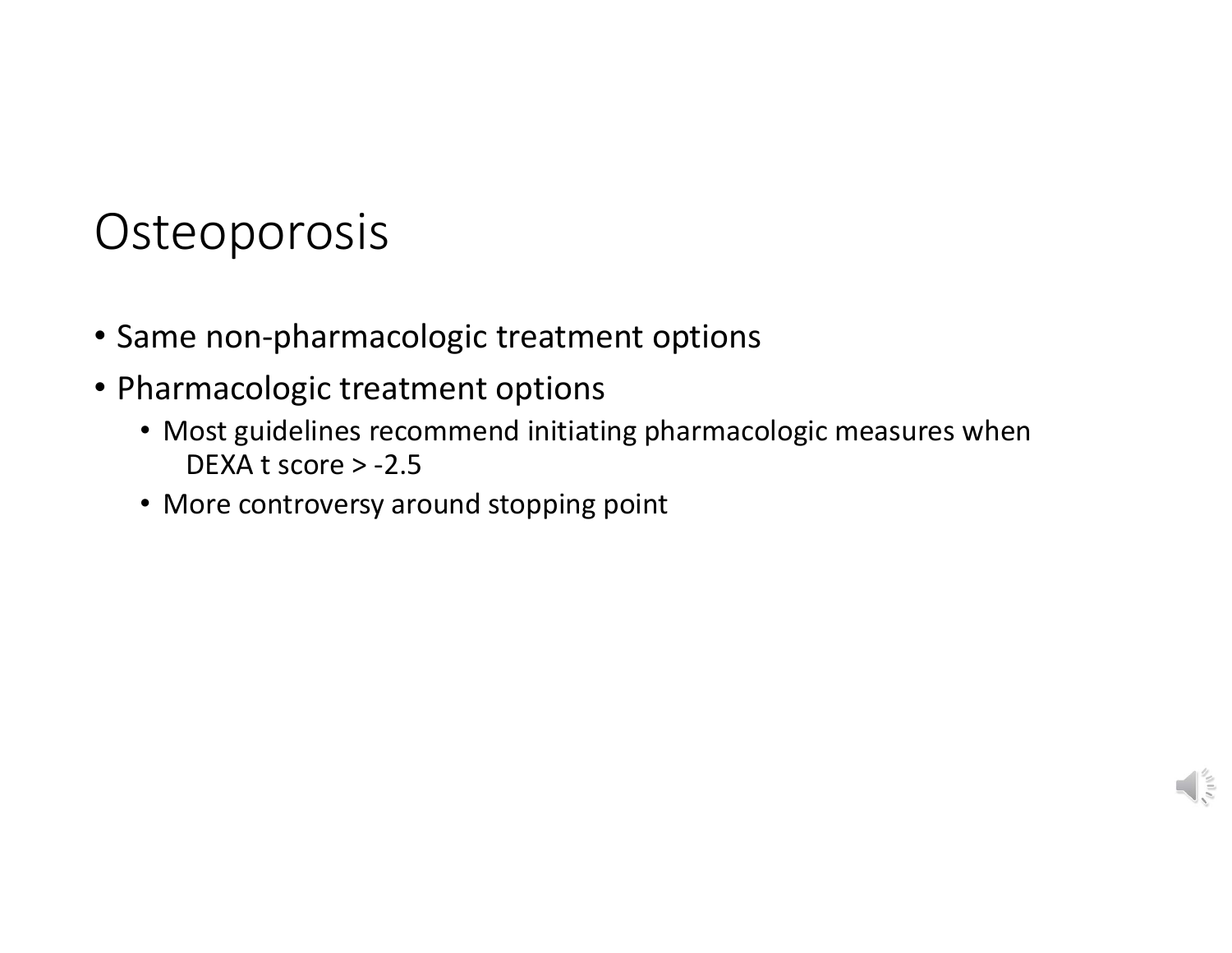## Bisphosphonates

- Aldendronate (Fosamax)
	- 70 mg per week
- Efficacy data good ‐ reduces the incidence of spine and hip fractures by about 50 % over 3 years in patients with a prior fractures
- Ibandronate (Boniva )
	- 150 mg per month and 3 mg every 3 months by IV
- Efficacy data similar for vertebral fractures but not with non‐vertebral fractures

*Cosman F, de Beur SJ, LeBoff MS, et al. Clinician's Guide to Prevention and Treatment of Osteoporosis. Osteoporos Int (2014) 25:2359–2381*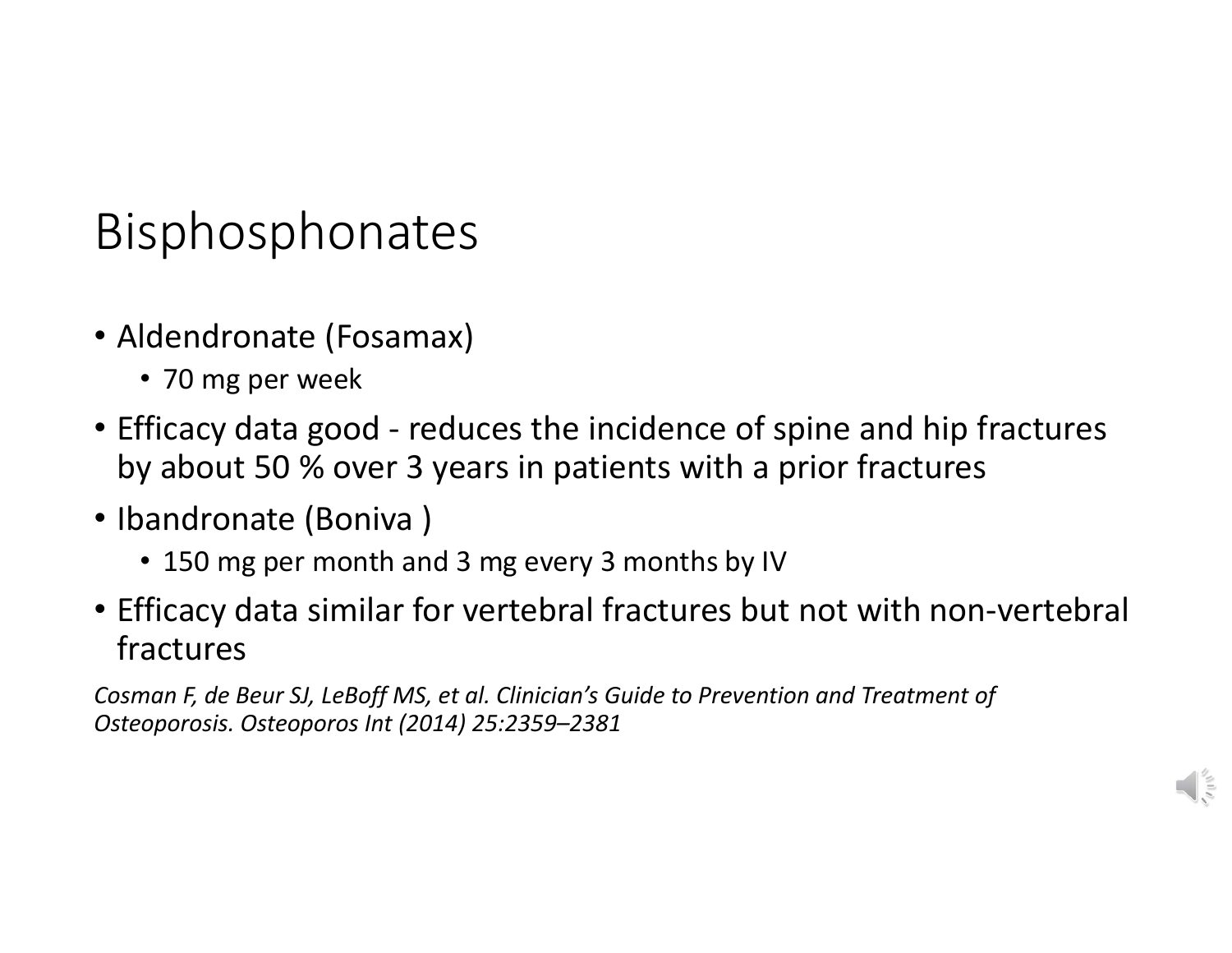#### Bisphosphonates

- Risedronate (Actonel)
	- 35 mg weekly or 150 mg monthly tablet)
- Efficacy data ‐ Risedronate reduces the incidence of vertebral fractures by 41 to 49 % and non‐vertebral fractures by 36 % over 3 years
- Zoledronic acid (Reclast)
	- 5 mg by intravenous infusion over at least 15 min once yearly for treatment and once every 2 years for prevention
- Efficacy data ‐ reduces the incidence of vertebral fractures by 70%, hip fractures by 41 %, and nonvertebral fractures by 25 % over 3 years

*Cosman F, de Beur SJ, LeBoff MS, et al. Clinician's Guide to Prevention and Treatment of Osteoporosis. Osteoporos Int (2014) 25:2359–2381*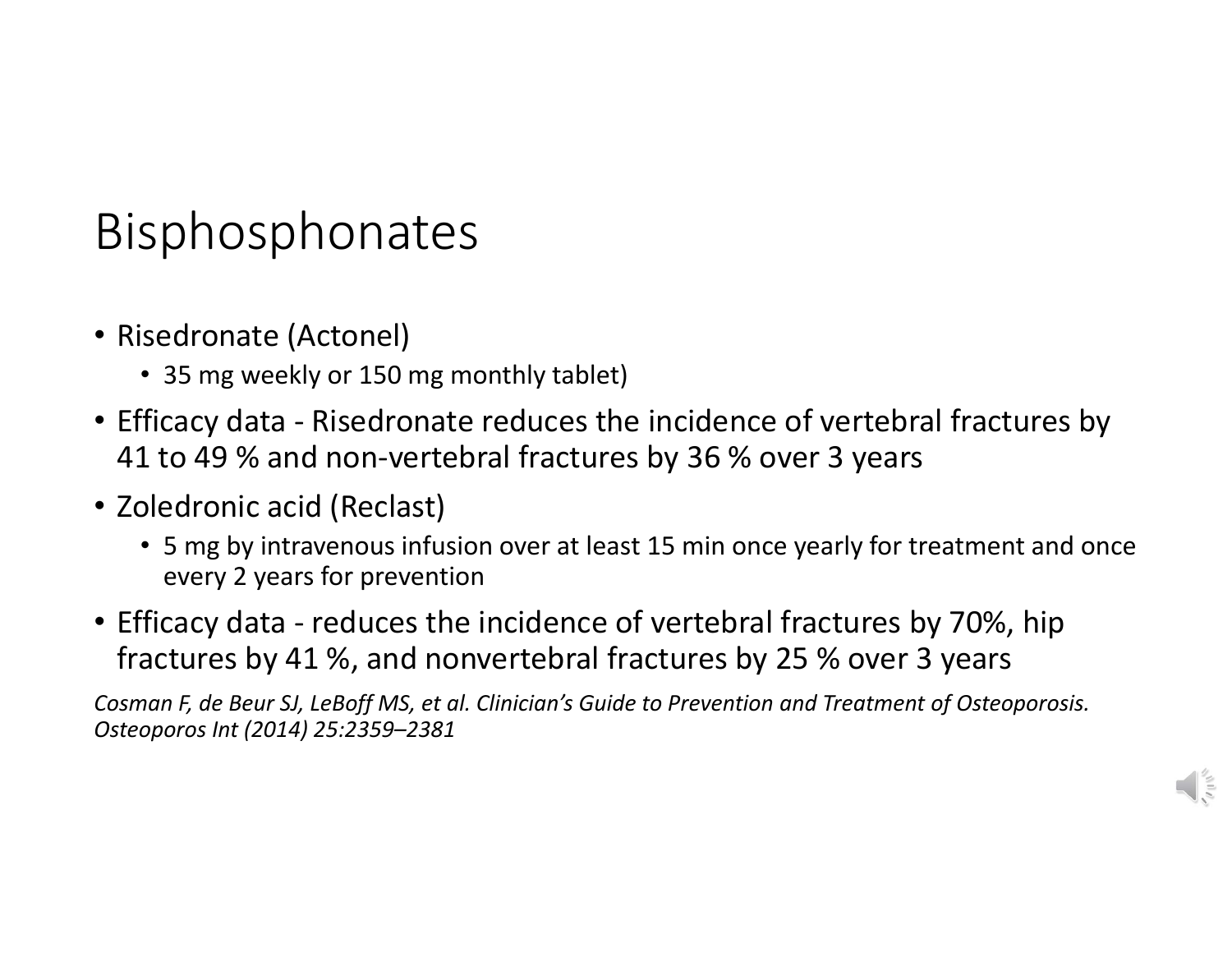#### Bisphosphonates

- Cautions
	- Cannot be used with GFR <30
	- Osteonecrosis of jaw more of an issue with IV
	- Atypical femur fractures
		- These tend to occur if used bisphosponates for > 5 years
		- Have higher threshold if patient complaining of thigh pain to image
		- Suspect that changes in bone quality and fracture repair process by bisphosphonates has been implicated (*Saita Y, Ishijima M, Kaneko K. Atypical femoral fractures and bisphosphonate use: current evidence and clinical implications. Ther Adv Chronic Dis. 2015, Vol. 6(4) 185–193*)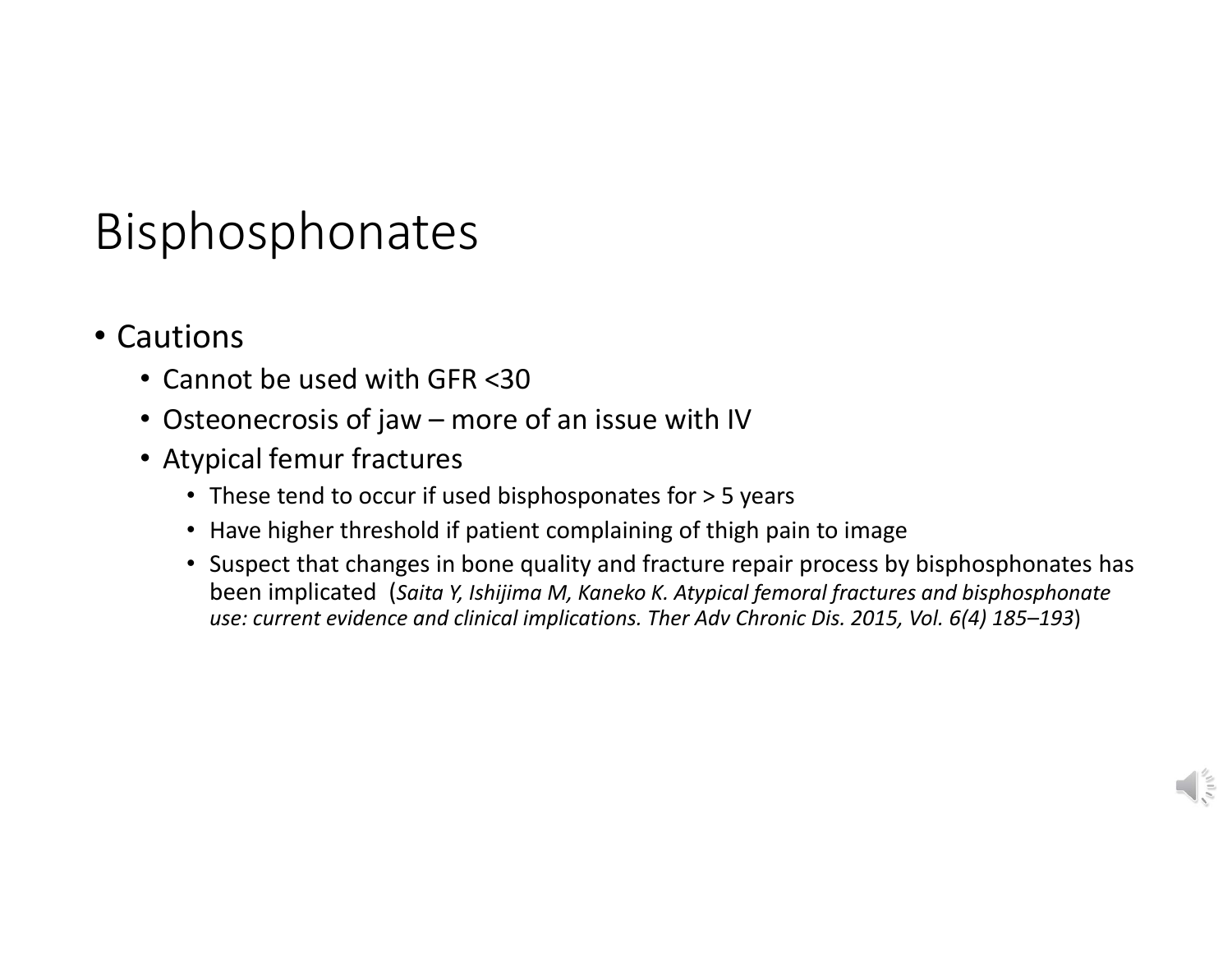# Teriparatide (Forteo)

- Parathyroid hormone analog, anabolic activity
- 20 mcg SQ daily
- Efficacy data decreases both vertebral and non‐vertebral fractures

*Crandall CJ, Newberry SJ, Diamant A, et al. Comparative effectiveness of pharmacologic treatments to prevent fractures: an updated systematic review. Ann Intern Med. 2014;161(10):711‐723.* 

- Use maximum of 2 years
- Black box waring increased risk of osteosarcoma in rats, avoid in patients with increased risk of osteosarcoma including Pagets disease, unexplained high alkaline phosphatase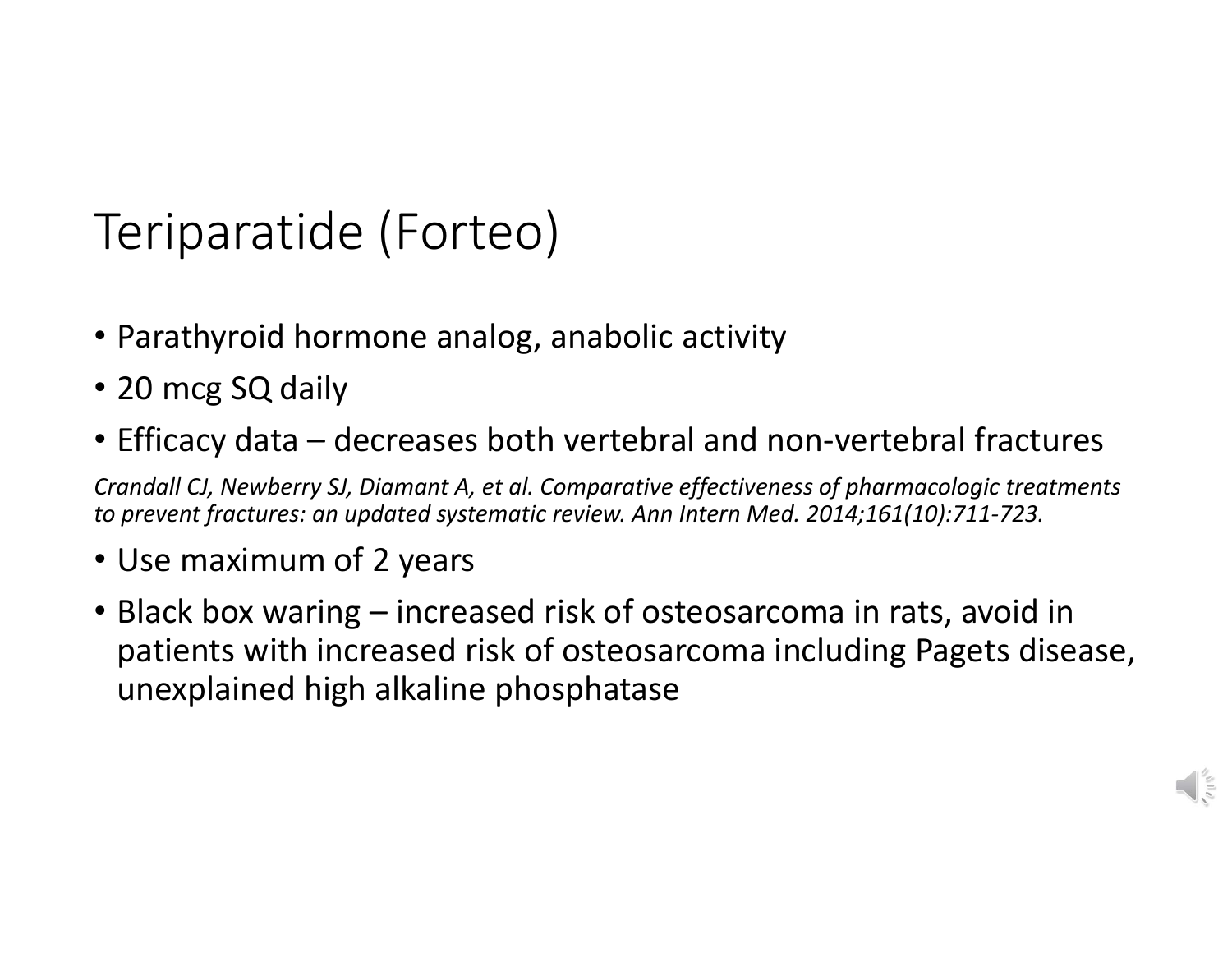# Denosumab (Prolia)

- Prolia
	- Human monoclonal Ab inhibits osteoclast activity
	- 60 mg SQ q 6 months
	- Max of 3 years therapy
	- Efficacy data effective for vertebral and non‐vertebral fracture reduction

*Crandall CJ, Newberry SJ, Diamant A, et al. Comparative effectiveness of pharmacologic treatments to prevent fractures: an updated systematic review. Ann Intern Med. 2014;161(10):711‐723.*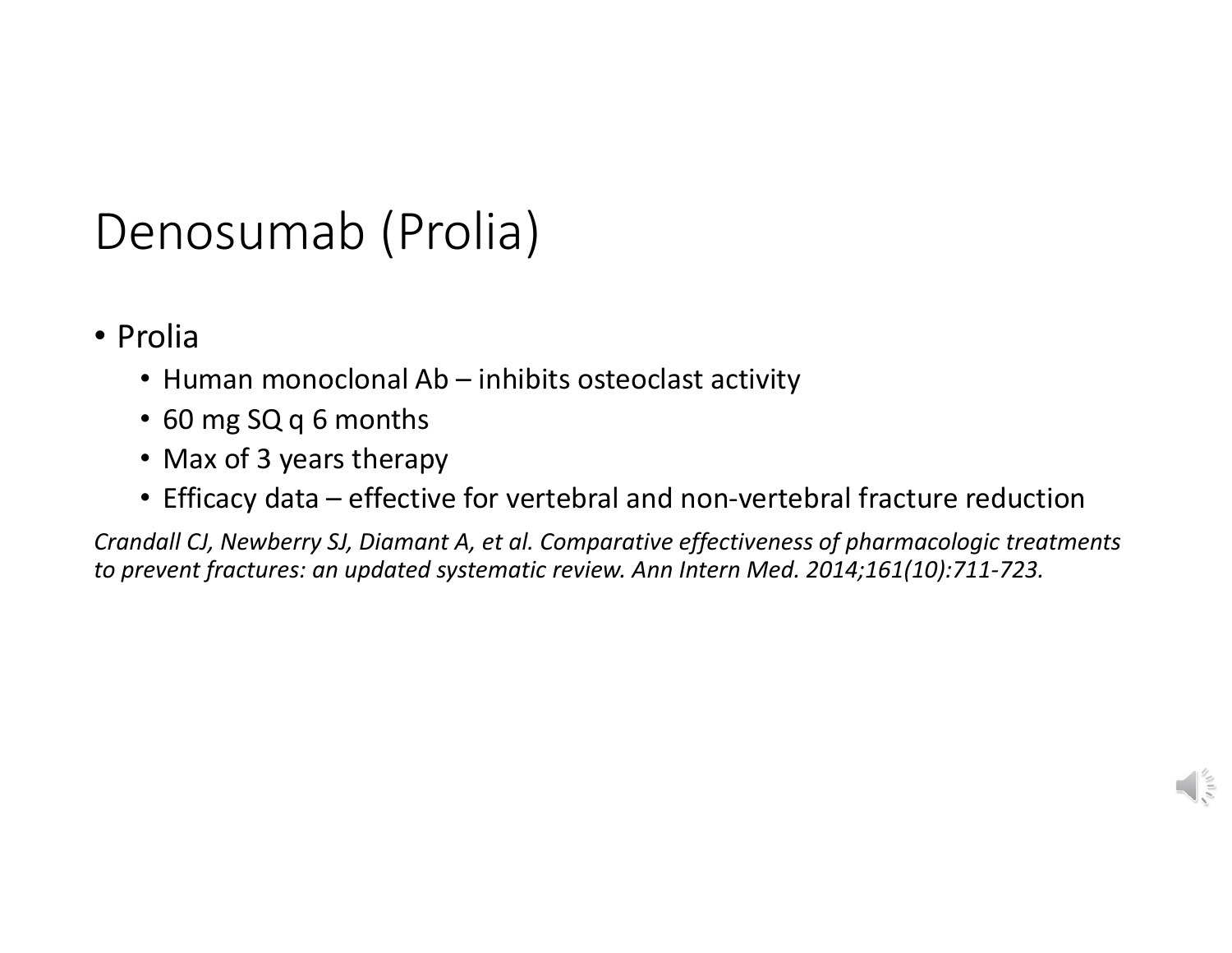# Raloxefine (Evista)

- Selective estrogen receptor modulator (SERM)
- Raloxefine (Evista) 60 mg PO daily
- Efficacy data only effective at reducing vertebral fractures

*Crandall CJ, Newberry SJ, Diamant A, et al. Comparative effectiveness of pharmacologic treatments to prevent fractures: an updated systematic review. Ann Intern Med. 2014;161(10):711‐723.* 

- *Increased vasomotor symptoms*
- *Increased blood clot risk*
- *Decreases breast cancer risk*

*Jeremiah MP, Unwin BK MD, Greenawald MH, et al. Am Fam Physician. 2015;92(4):261‐268.*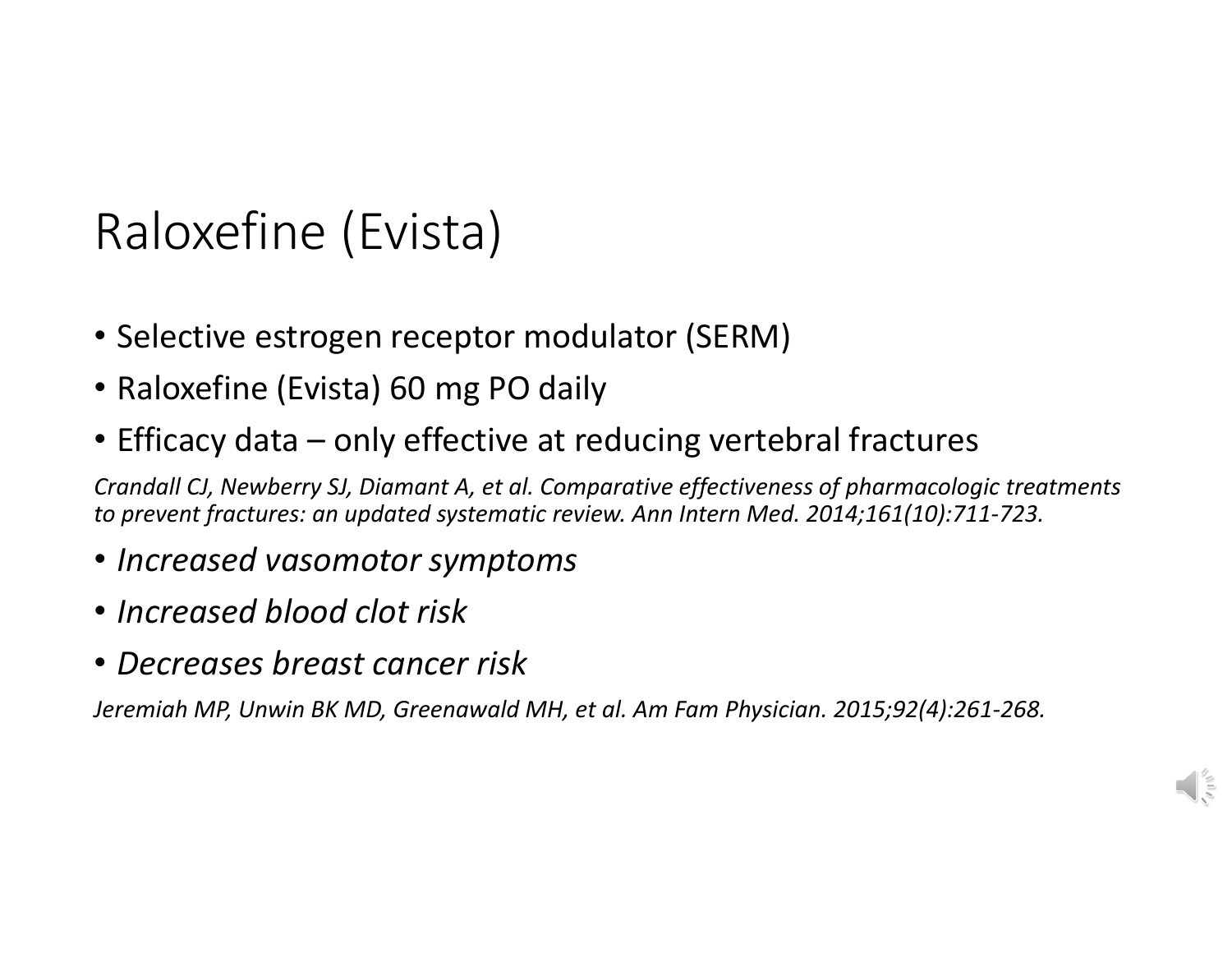## Calcitonin nasal spray

- 200 units (one spray) in one nostril daily
- Efficacy data benefits vertebral risk only
- Fallen out of favor due to efficacy data and some question of increased cancer risk

*Overman RA, Borse M, Gourlay ML. Salmon calcitonin use and associated cancer risk. Ann Pharmacother. 2013;47(12):1675‐1684*.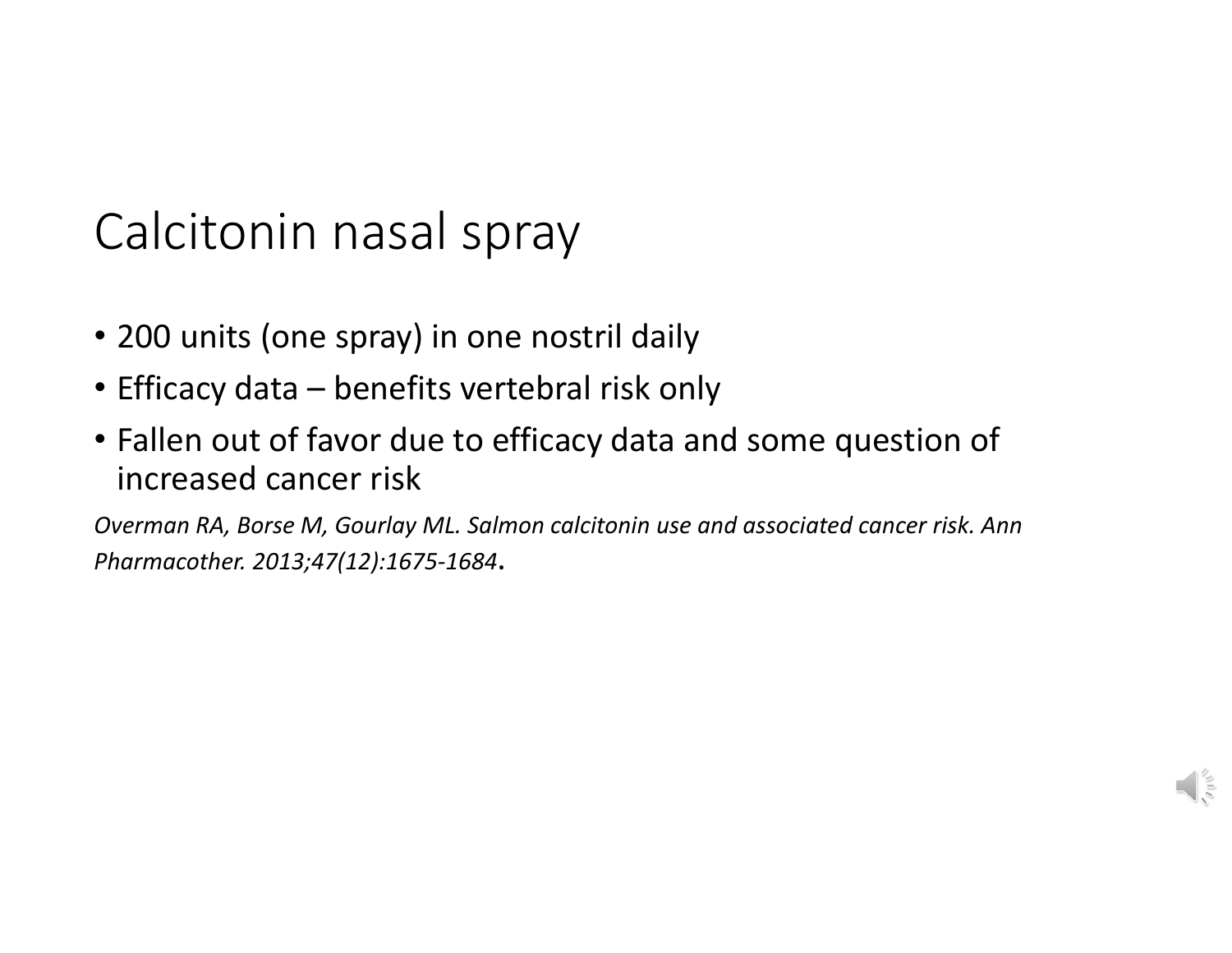# Deciding how long to treat

- Now accepted to have a RAB discussion about on-going use of bisphosphonates after 5 years of treatment (3 years for Reclast)
	- To help you stratify DEXA, fracture hx, consider bone turnover markers
	- Decide if low risk use DEXA (if now t scores > ‐2.5), no fracture
	- If low risk can do drug holiday and monitor with DEXA q 2 year s
	- If high risk can opt to continue bisphosphonate or rotate therapy to Prolia or Forteo
	- When to end drug holiday if worse BMD, fracture or bone turnover markers indicate high turnover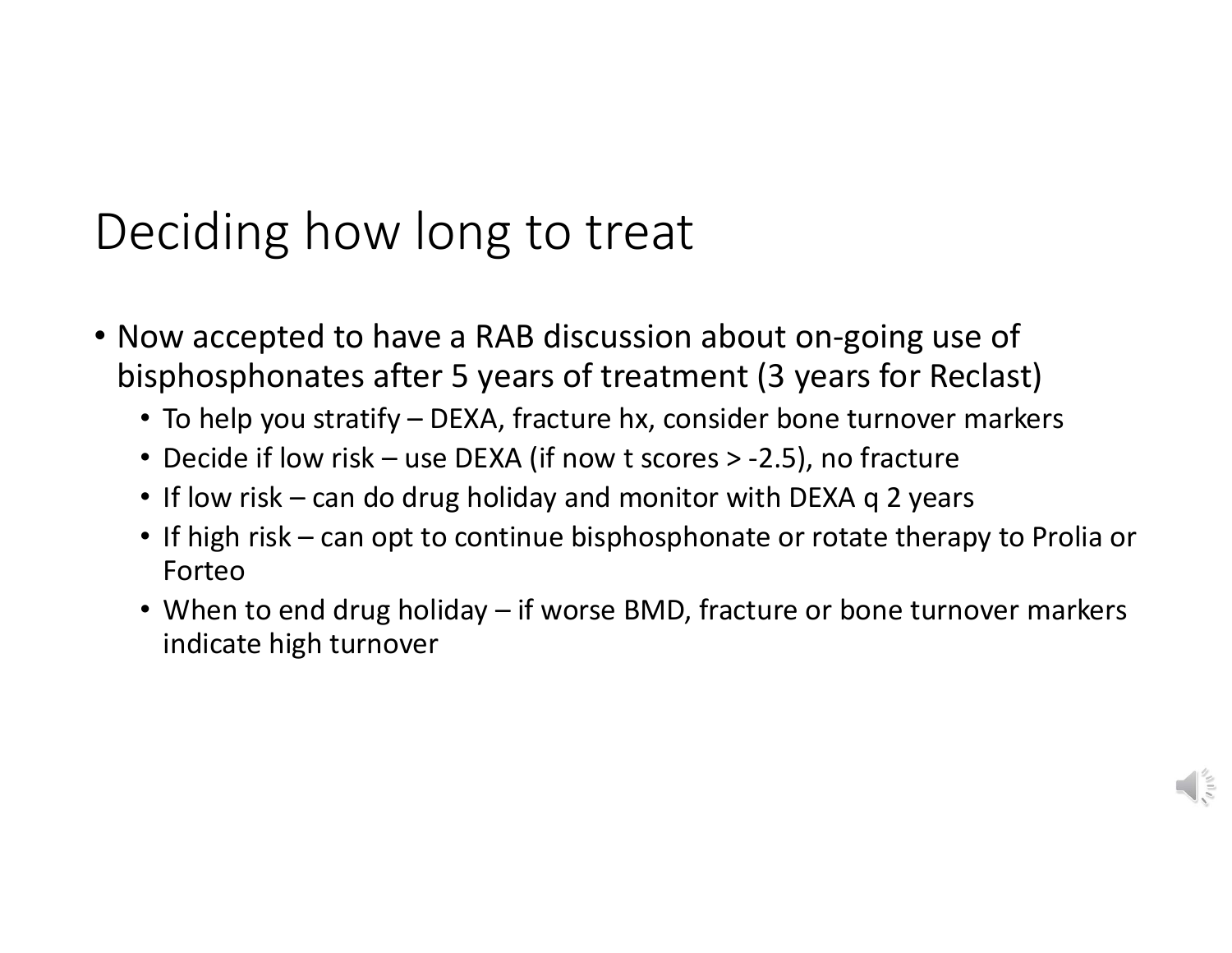

https://www.mja.com.au/journal/2016/205/4/osteoporosis‐treatment‐missed‐opportunity

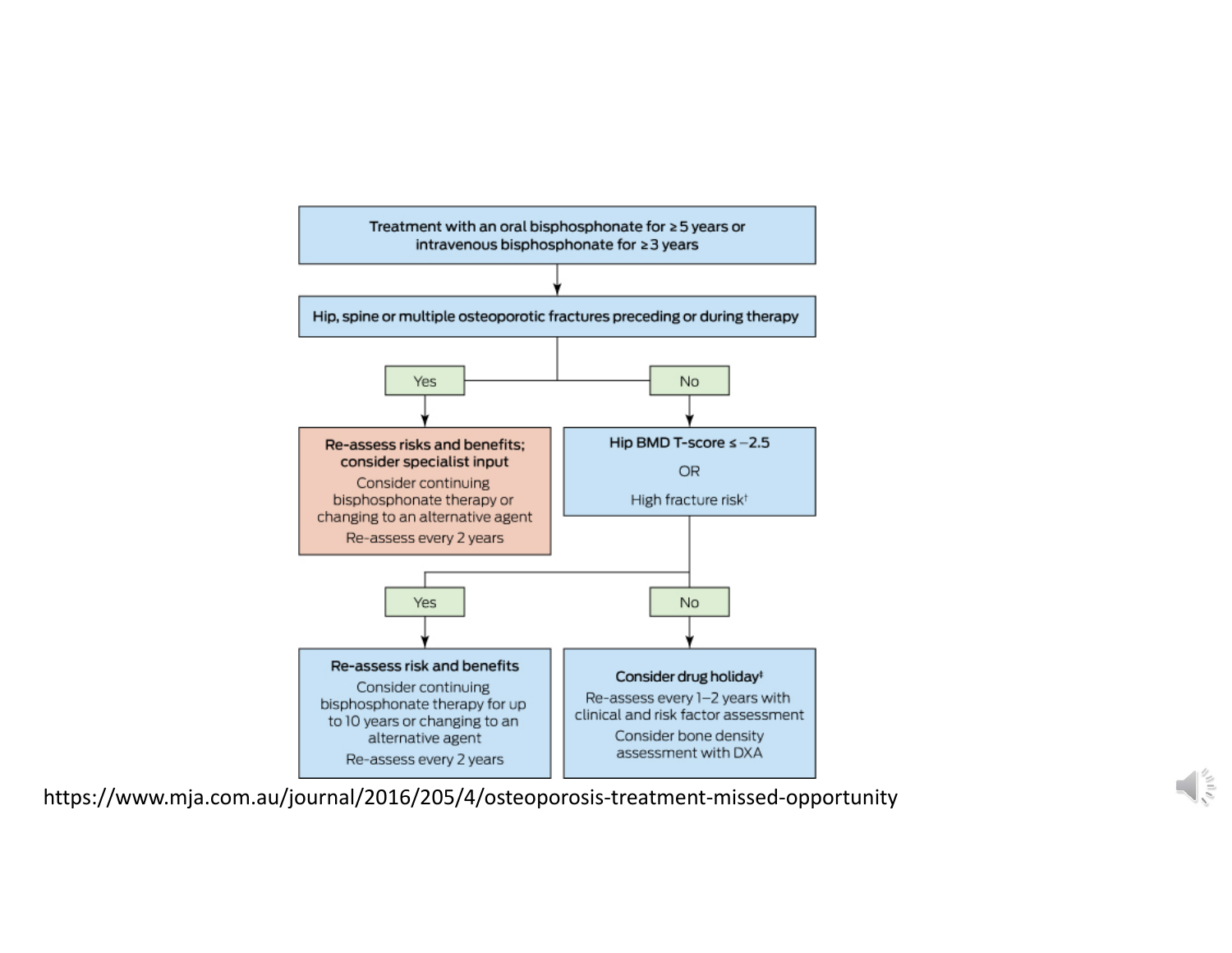#### Newer agents

- romosozumab (Evenity)
	- monoclonal antibody
	- blocks the effects of the protein sclerostin
	- works mainly by increasing new bone formation
	- 210 mg SQ q month x 12 months
	- Warning about increased risk of MI, CVA, cardiovascular death in one report

*Feyza Sancar, PhD. Caution With New Osteoporosis Drug. JAMA May 21, 2019 Volume 321, Number 19*

- Abaloparatide (Tymlos)
	- Parathyroid hormone analog, anabolic activity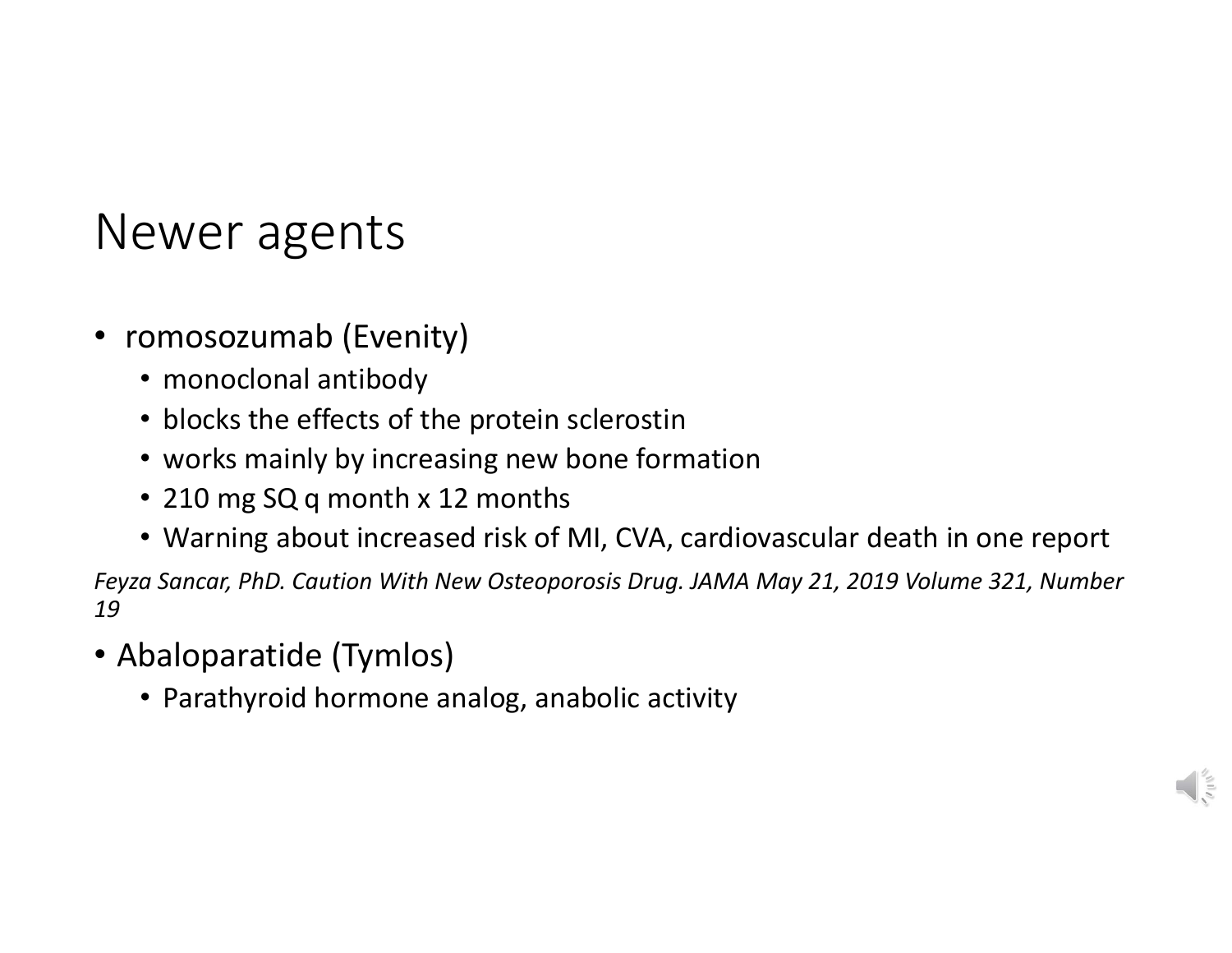#### Case example ‐ easy

- 68 year old female patient of yours is over due for DEXA based on care gap analysis
- No significant risk factors
- You order DEXA
- DEXA scan shows osteopenia
	- T‐score ‐2.0
	- FRAX calculator (data 150 pounds, 64 in)
		- Major OP fracture risk = 12%
		- Hip fracture risk = 2%
- Your prescription is for healthy lifestyle changes vitamin D repletion, weight‐bearing exercises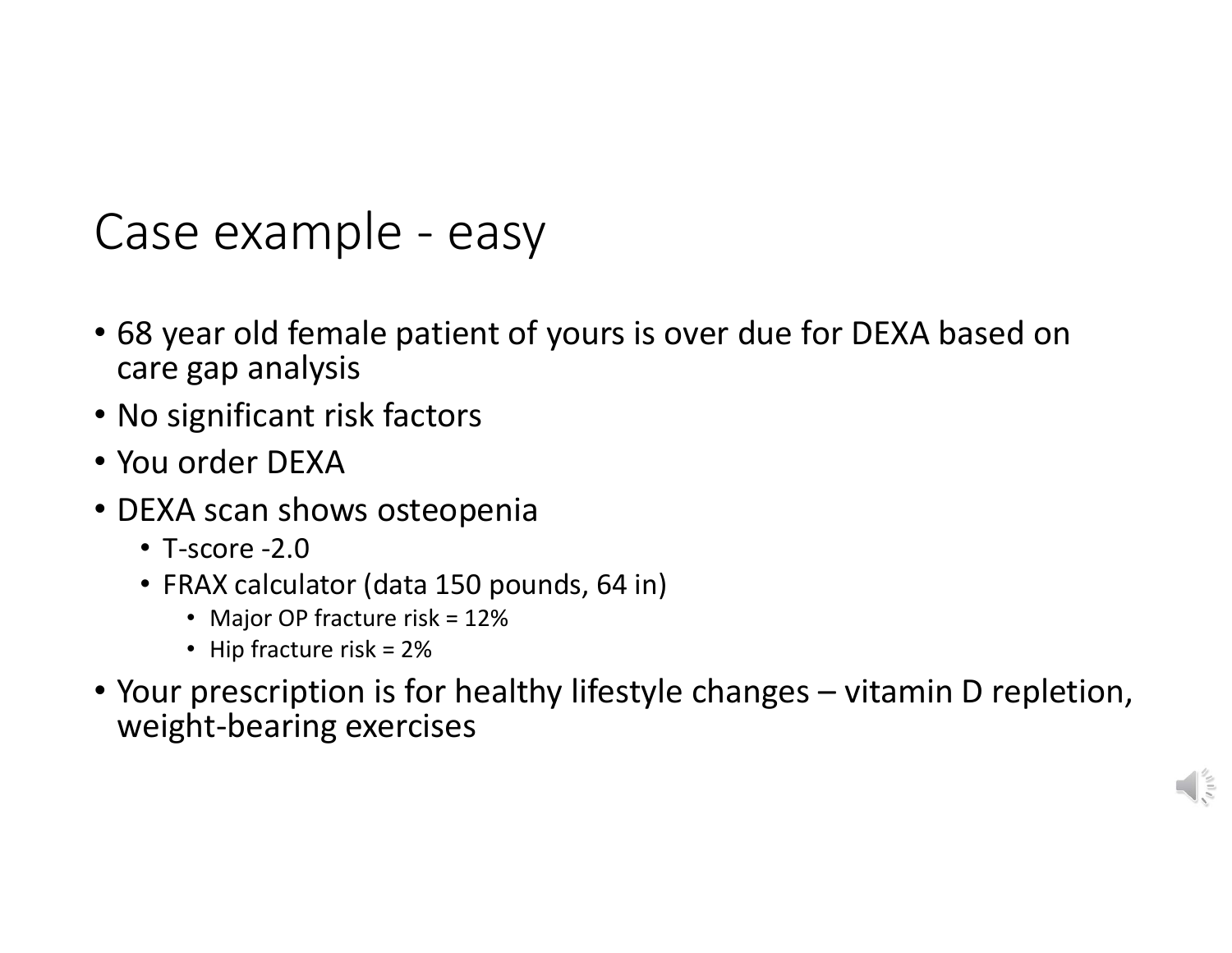# Case example ‐ challenging

- 80 year old patient with osteoporosis who has been on Fosamax x 5 years. No prior fractures. Hx of COPD requiring steroids often. +parent with hip fracture
- You order DEXA
- DEXA scan shows osteoporosis
	- T‐score ‐3.5
	- FRAX calculator (data 150 pounds, 64 in)
		- Major OP fracture risk = 71
		- Hip fracture risk = 64
- This patient is HIGH risk. Having been on bisphosphonate x 5 years would rotate to Prolia.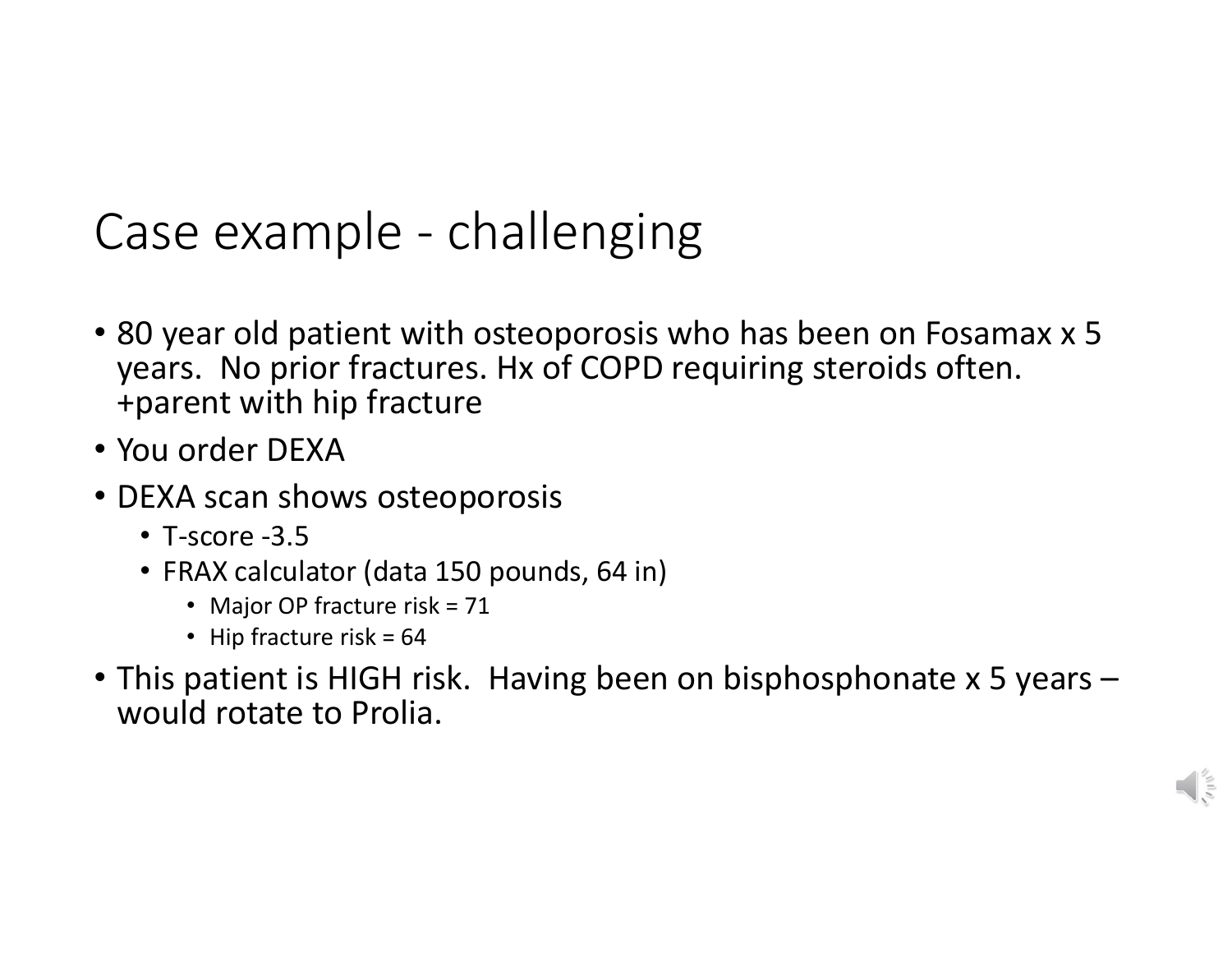#### Summary

- PCPs can have impact through non‐pharmacologic counseling:
	- Weight‐bearing exercise
	- Checking vitamin D levels and depleting
	- Adequate daily vitamin D 1000 IU daily
- Using DEXA scan in women 65 years and over
- Considering FRAX in osteopenia for RAB discussions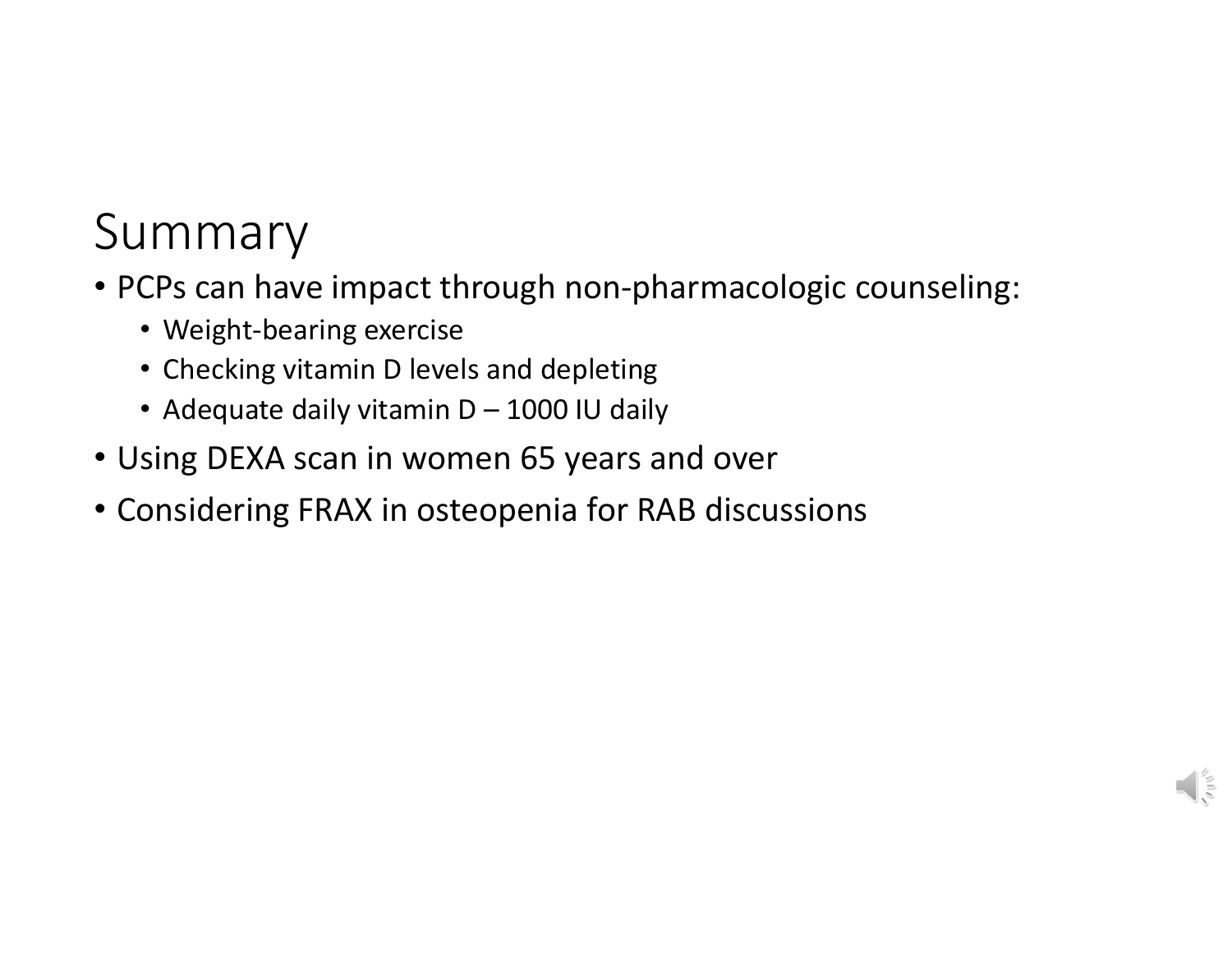#### Summary

- Bisphosphonates first line then denosumab (Prolia) or teraparatide (Forteo) as options
- Bisphosphonates consider d/c at 5 years of therapy
- Calcitonin and raloxefene (Evista) little (to no) use
- Not much new in terms of pharmacologic agents